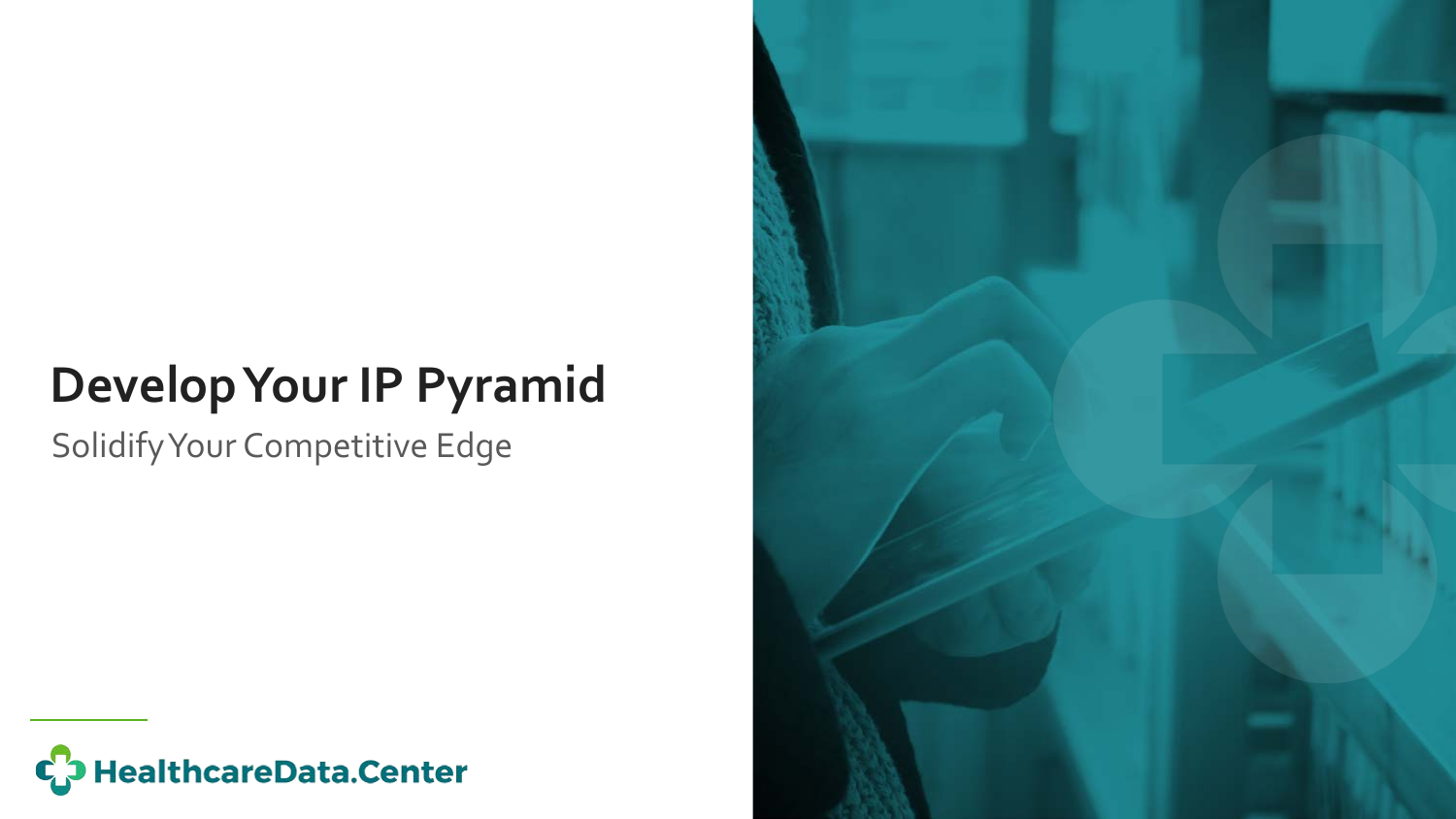### **A startup company is designed to be a temporary organization**

- Its goal is to uncover a business opportunity and apply an unfair advantage
- An unfair advantage is a combination of:
	- unique personnel talent
	- proprietary relationships
	- know-how and assets
	- intellectual property: patents, trademarks, copyright, and trade secrets that deliver the scalable business model that is not easily replicated by others

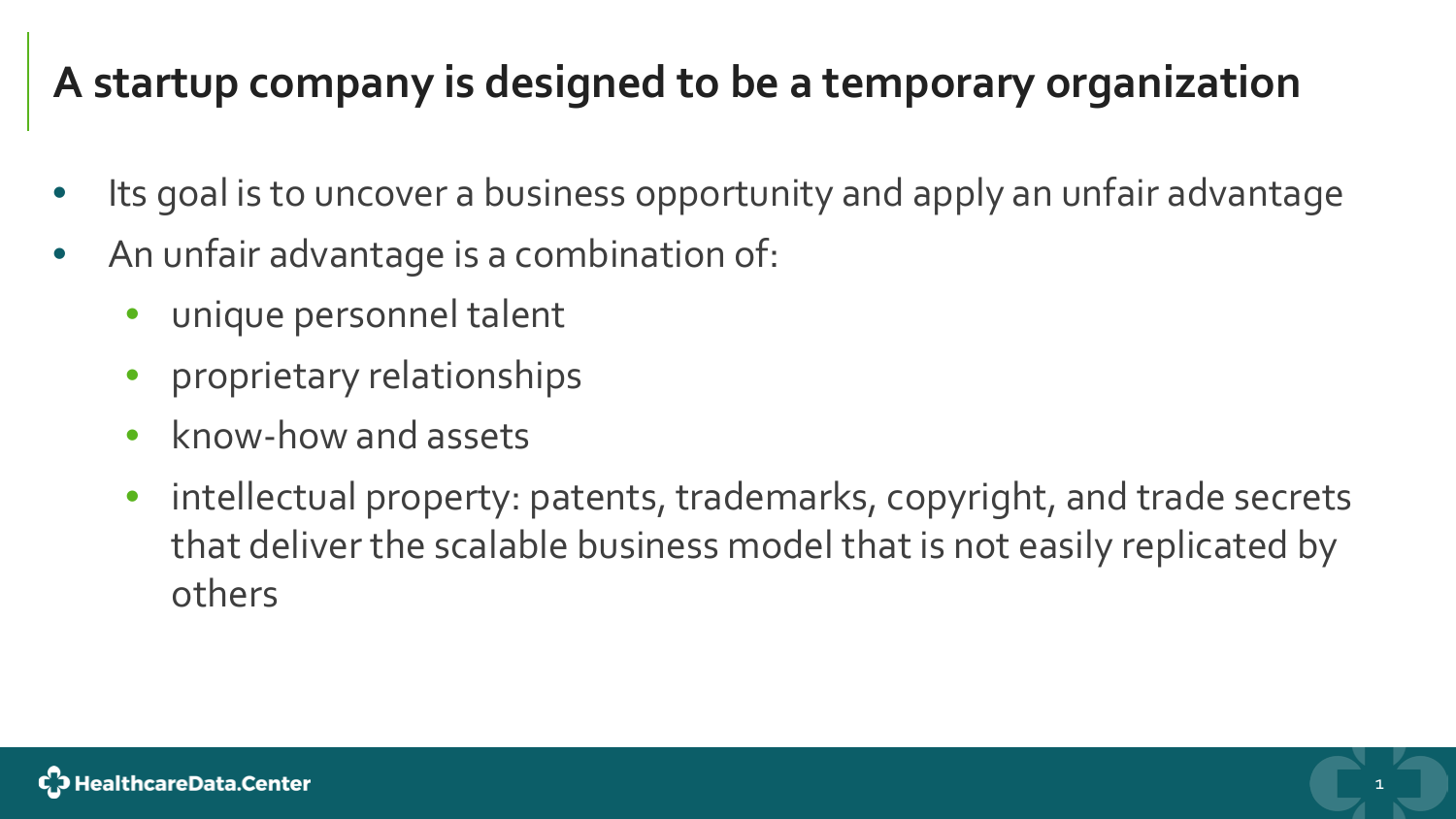**A compelling story ends in impervious positioning**

- The investment pitch
	- The venture concept
	- The market need
	- The product offering
	- The market opportunity
	- The unfair advantage
	- The competition
	- The business model
	- The commercialization plan
	- Fundable milestones
	- The management team
	- The acquirer's needs



#### **Positioning**

**O** 

| efinition       | Positioning is the way that the product is defined by customers<br>on important attributes - the place the product is occupied in<br>consumers' minds                  |
|-----------------|------------------------------------------------------------------------------------------------------------------------------------------------------------------------|
| <b>bjective</b> | - Create a new category                                                                                                                                                |
|                 | - Stake a position that is:<br>- impervious to competitive product enhancements<br>- ethically responsible & respects specialty paradigms<br>- economically motivating |
|                 | - Support with technical, case study & testimonial data                                                                                                                |
|                 |                                                                                                                                                                        |

#### **Image Analysis**

|                           | <b>Physicians</b> | Nurs of Tech | Cath Lab Mgt. Material Mgt. | ICFO's |
|---------------------------|-------------------|--------------|-----------------------------|--------|
| <b>How They Benefit</b>   |                   |              |                             |        |
| What We Need Them To Know |                   |              |                             |        |
| What We Want Them To Do   |                   |              |                             |        |
| Why They Are Not Doing It |                   |              |                             |        |
| Strategy: How We Succeed  |                   |              |                             |        |
| Positioning: What We Say  |                   |              |                             |        |
| Tone: How We Sav It       |                   |              |                             |        |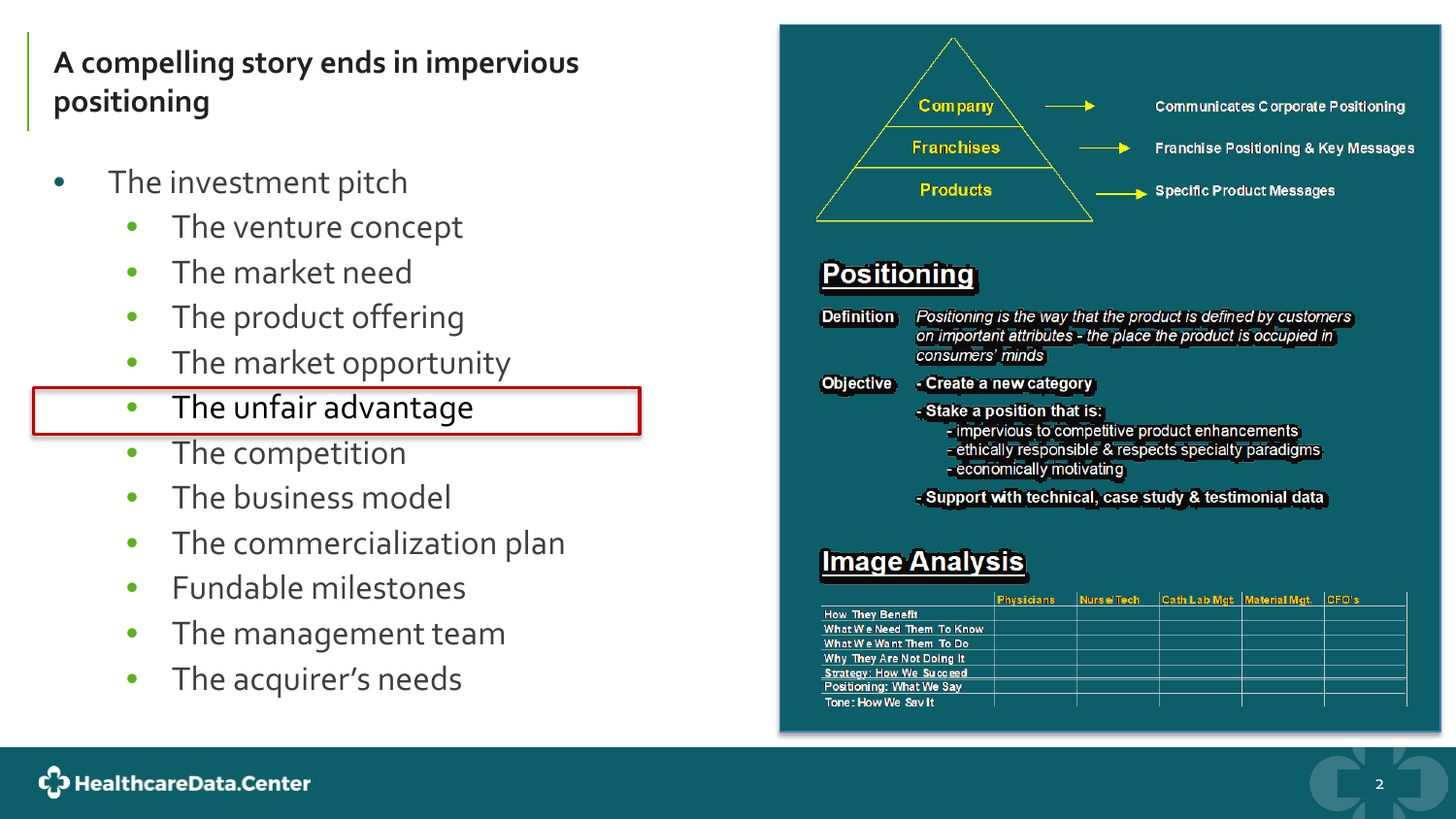# **An important note on "unfair advantage"**

- In the startup world, the concept of 'unfair advantage' is different than the legal term used by the SEC.
- The legal term speaks to the illegal tactics deployed by firms to exclude competition.
- This is not the same definition used in the startup, angel, corporate, and venture-capital worlds.
- In fact, the term is used to identify the startup's basis of competition that allows them to compete effectively with larger companies.

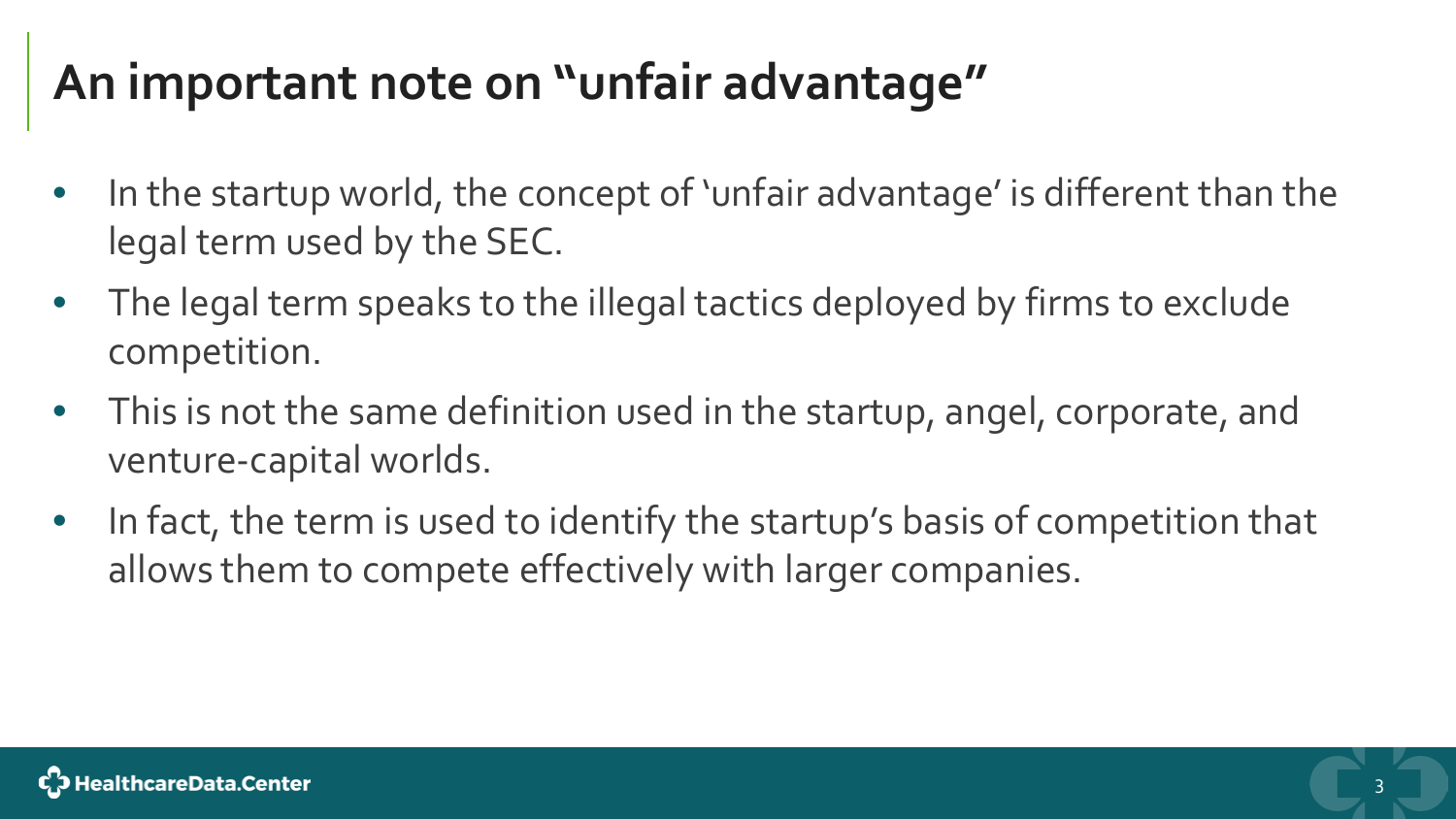### **Use proprietary relationships to borrow brand**



Figure 8.1 Due diligence social network

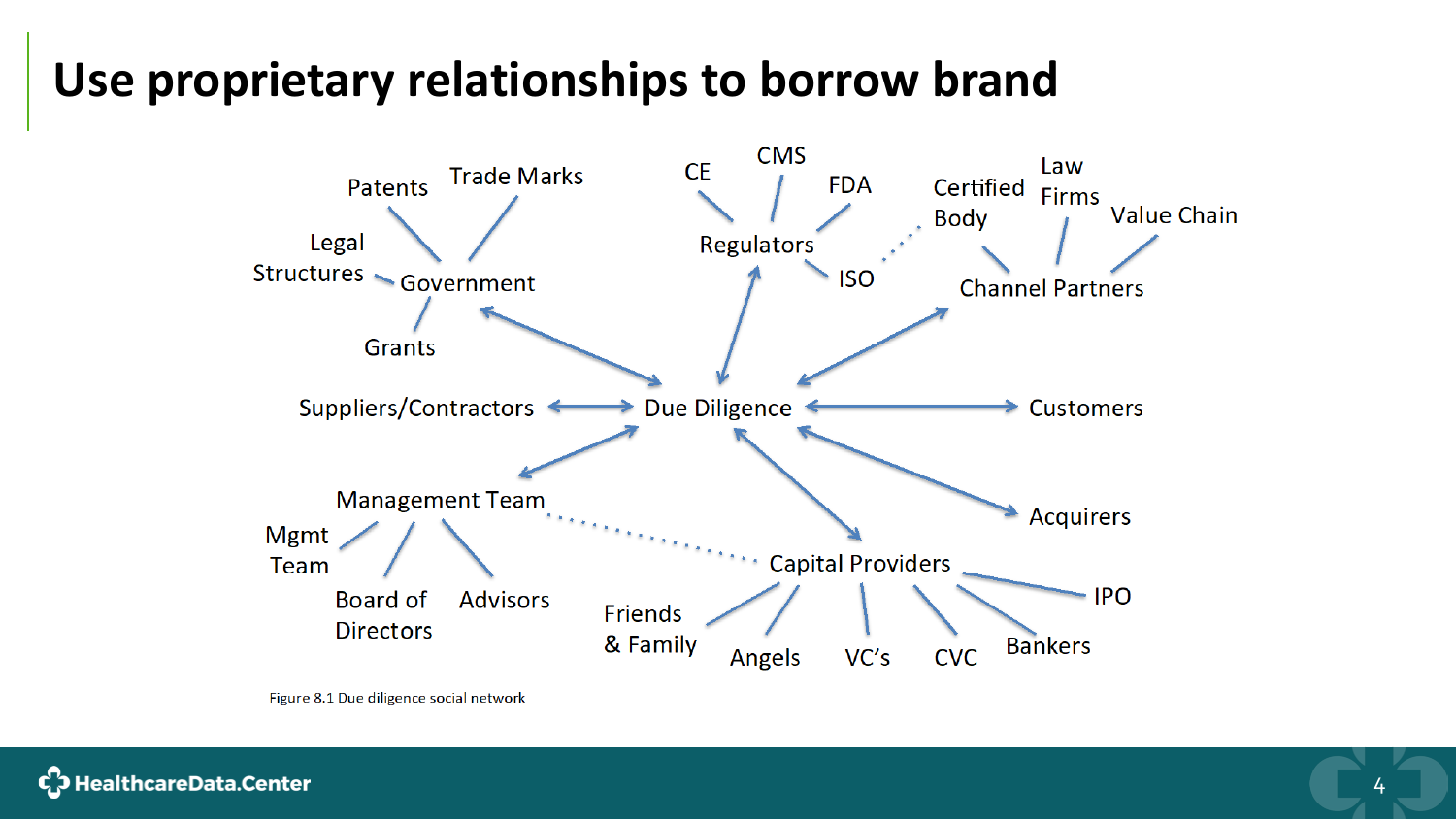# **Proprietary knowledge**

- Proprietary knowledge describes the scenario where an individual possesses technical knowledge of the product or the inner workings of a process.
- While in the defense industry, there was an individual who could slice wafer fabrications at a yield that was 20% better than anybody else.
- A former executive from a specific industry can de-risk an opportunity by possessing inside information (but the legal kind) of an organization or its industry. Example, Carmell Therapeutics leadership in BLA

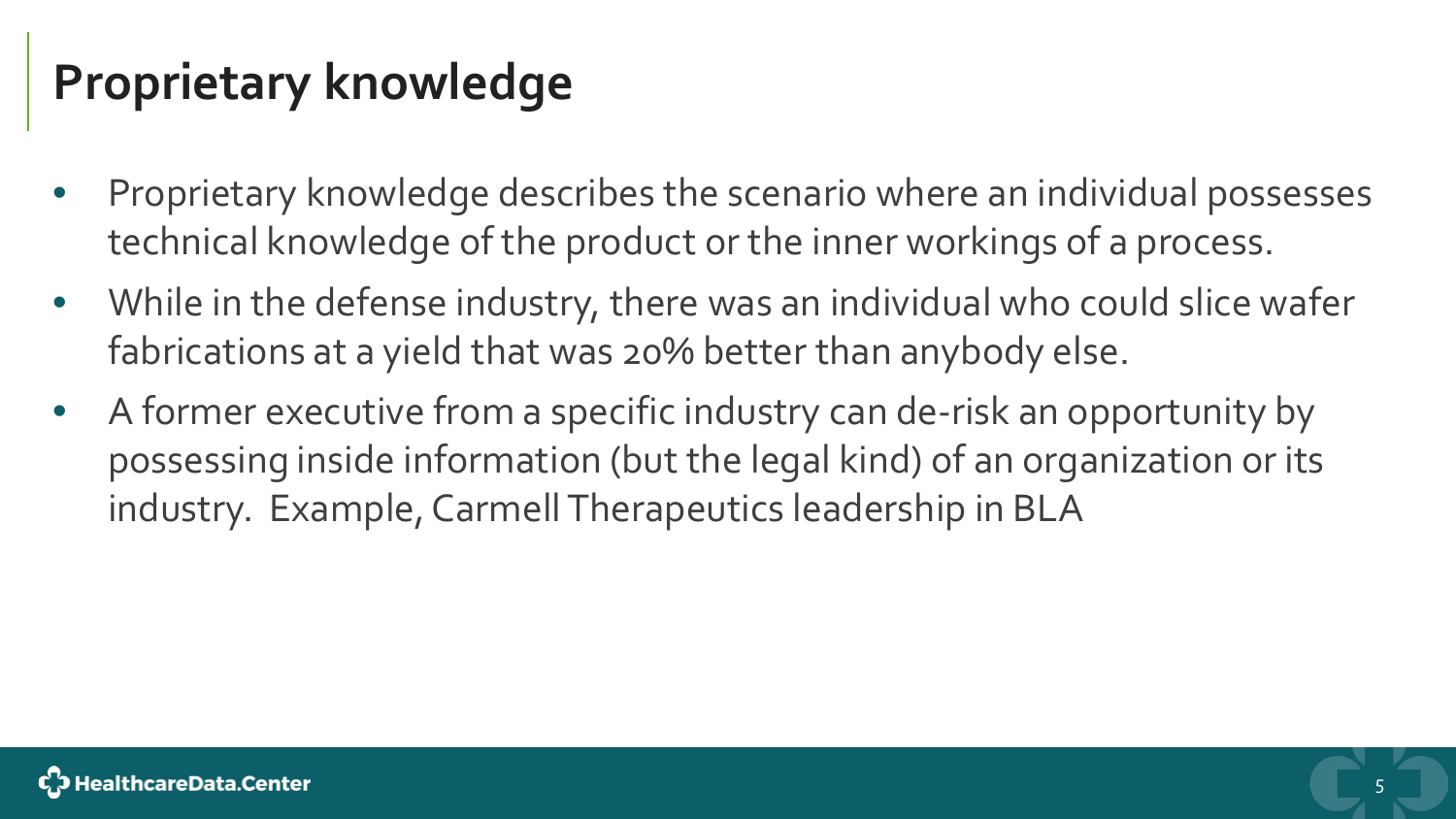## **IP: patents, trademarks, copyright, and trade secrets**

- **By far the most favored unfair advantage is a patent**
- A patent may or may not guarantee marketing and sales success
- As important as having a patent sounds, the patent's ultimate value can only be derived by understanding the market size in which it offers exclusivity
- Life sciences is a complex business and understanding a patent's value requires a multilevel analysis

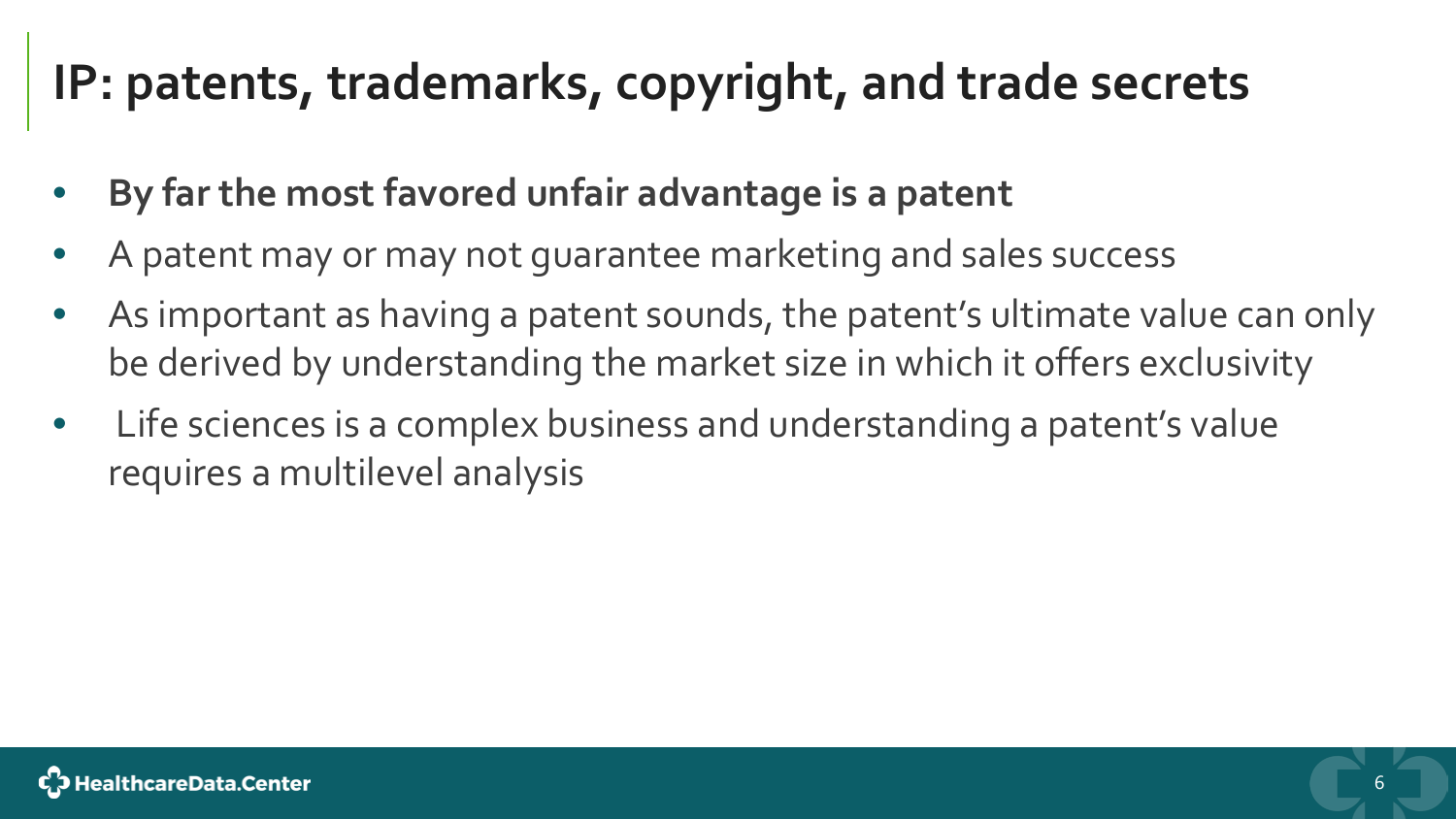### **The Intellectual Property Pyramid SM (IPP) is an analysis technique**

- It looks at both the market and the patent landscape
- You are trying to determine if the company's IP allows them to take a position that is "impervious to competitive advancement"SM
- Startups most likely see their intellectual property as a basis of expressing their unfair advantage to investors, however, the ability to have a patent does not necessarily create an exclusive market position
- The goal is to understand if the exclusivity matches the desired results
- What you are trying to uncover is the reason the patent exists (the problem you are solving), and then ask yourself if the patent is the only path to achieving that goal. Let's conceptualize this for moment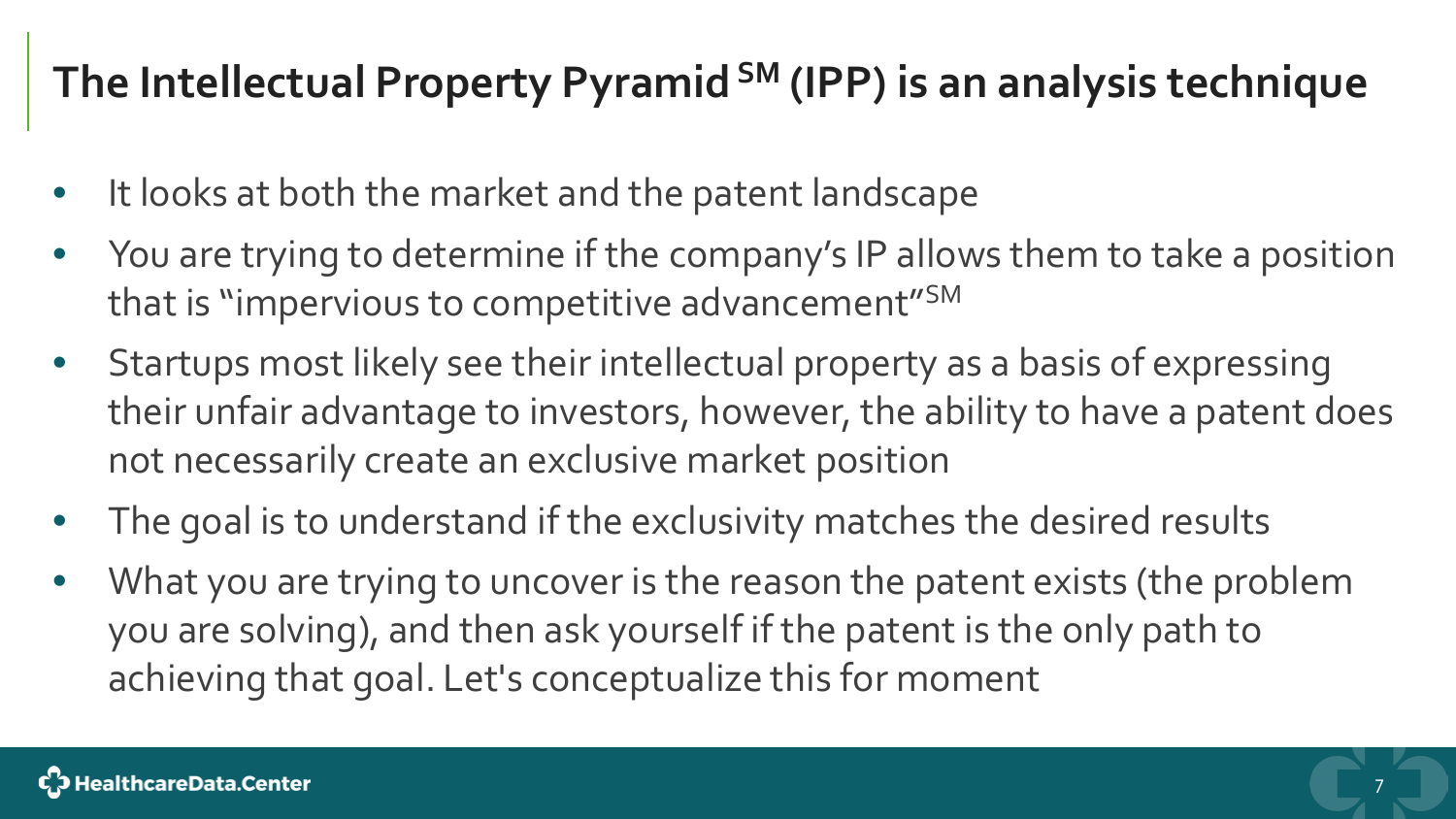### **Let's conceptualize for a moment**



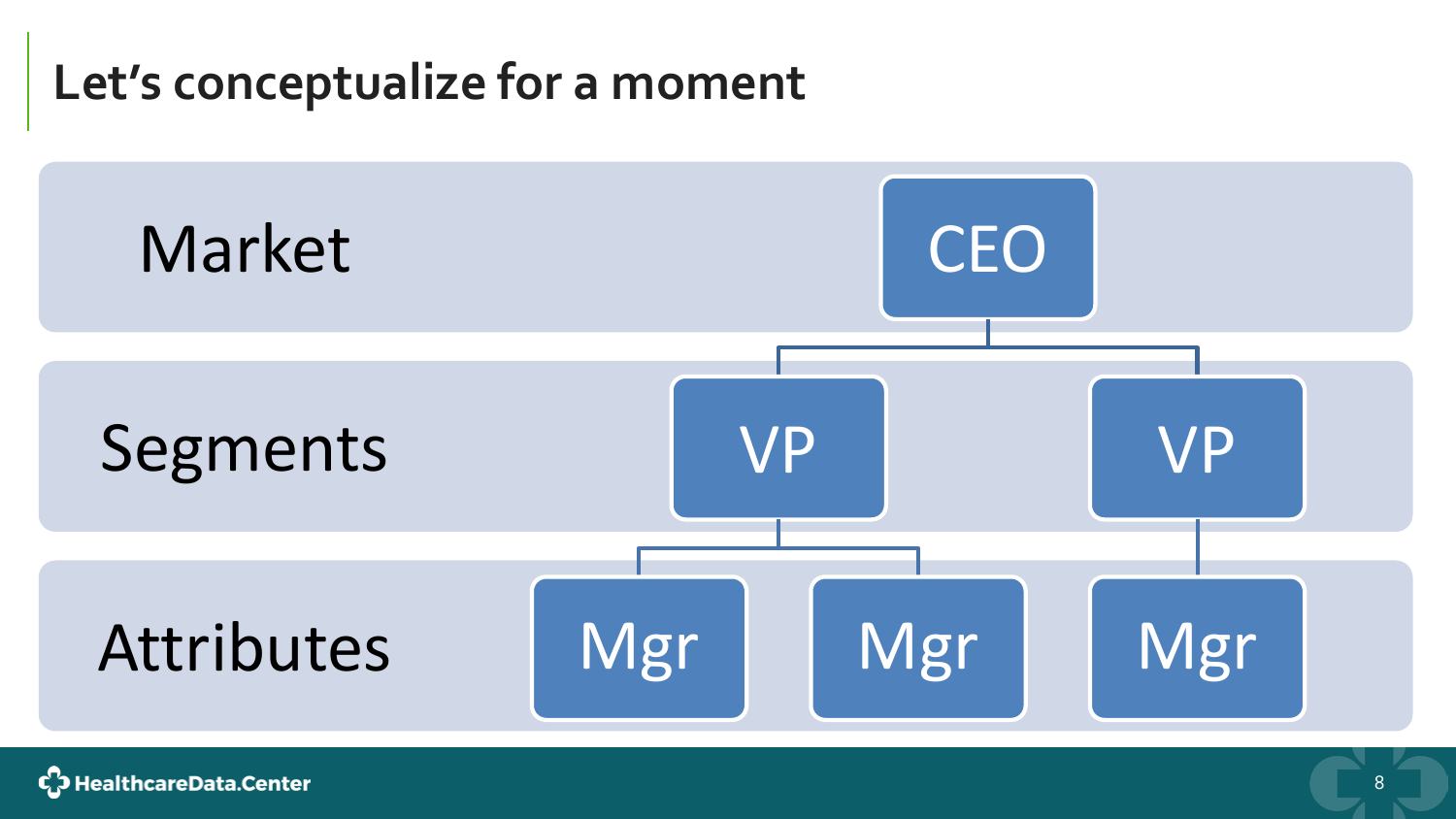## **An extreme example might be illustrative**

- Picture an organizational chart with the problem that you are seeking to solve is the need to create the ability to transport people long distances over land
- Immediately we think of bicycles, automobiles, trucks and buses
- Imagine for a moment that you have the exclusive right to patent the wheel
- Clearly, this exclusivity would be very valuable

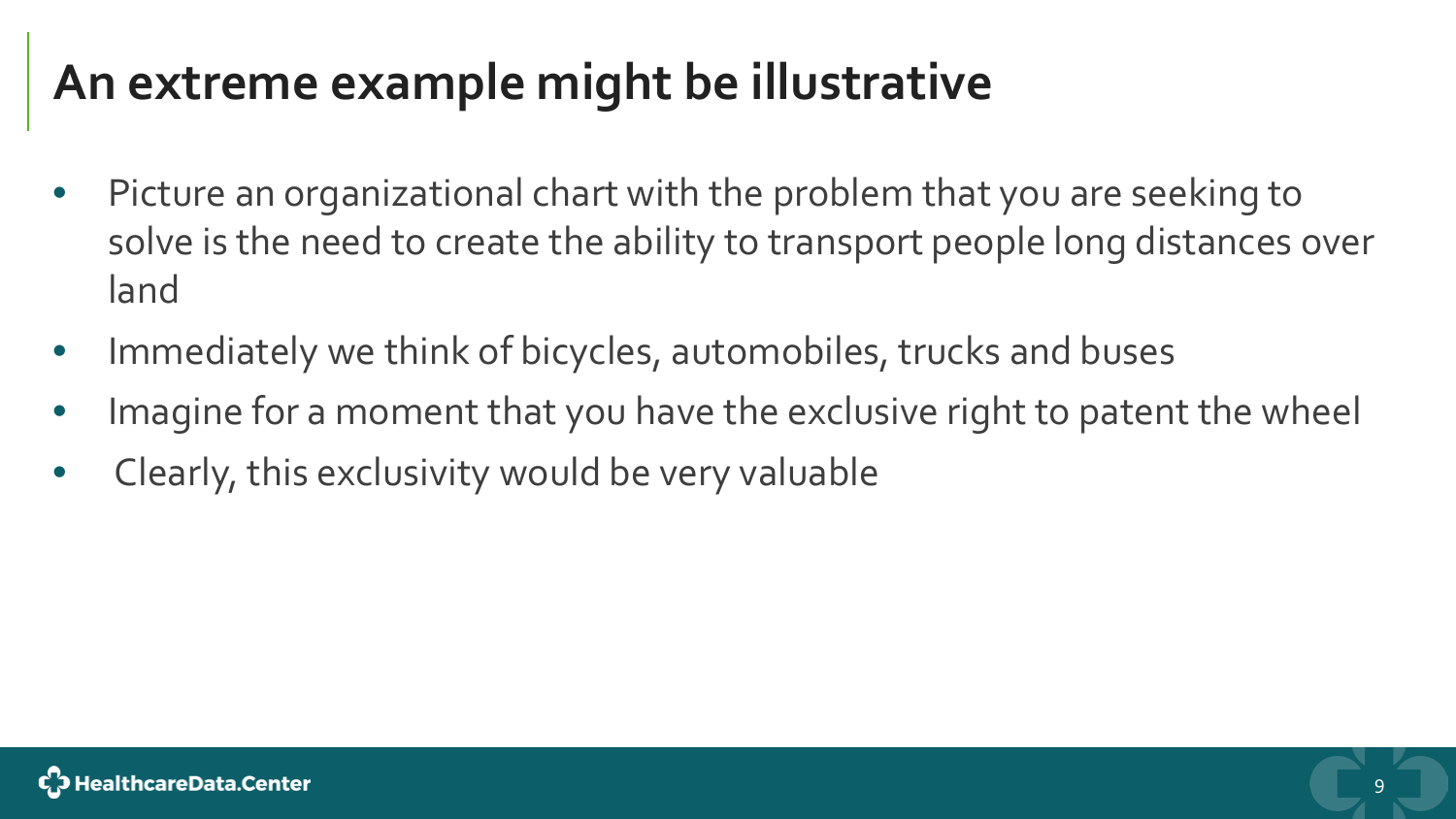# **The patent owner may think of the market this way**



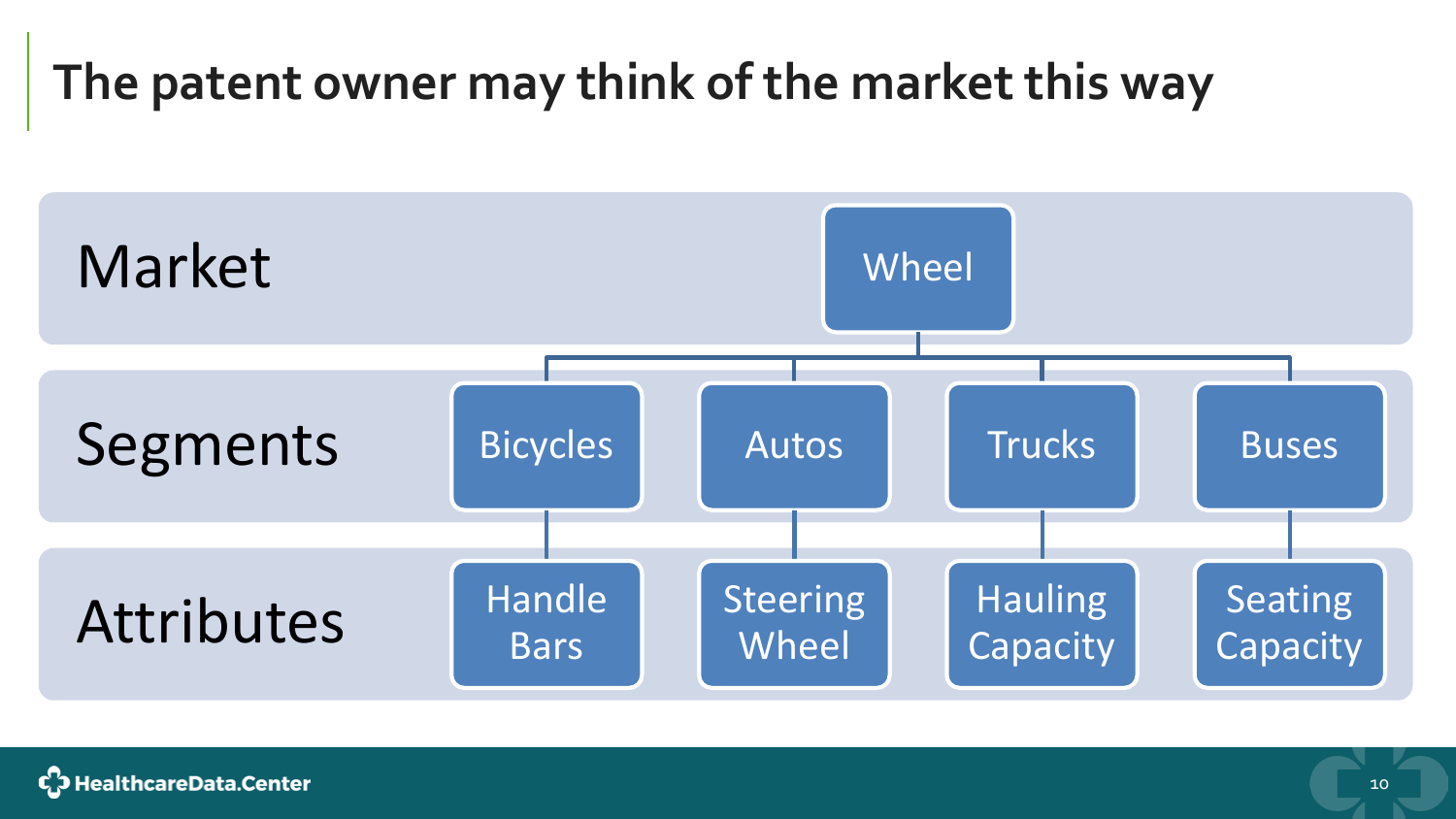## **The wheel gets monetized**



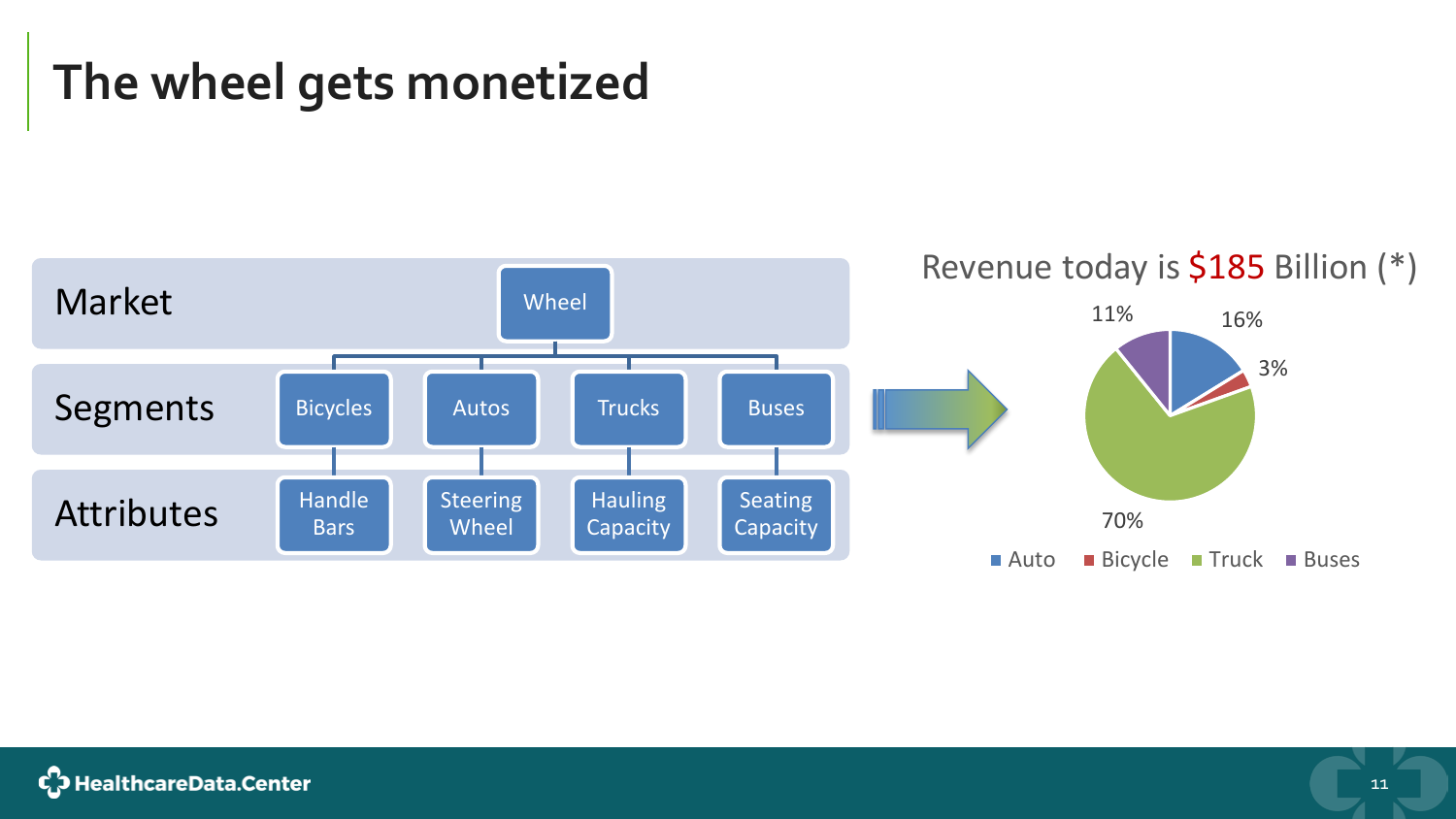### **An extreme example might be illustrative.**

- However, over time, perhaps a jetpack technology would become inexpensive and deployed to obtain a piece of the wheel market. Assuming all costs, safety factors and other considerations were equal; it would not be unreasonable to expect that a subset of people would prefer the jetpack technology.
- This example points out that the wheel was a solution for a problem. The root problem remains unchanged.
- However, have we adequately defined the problem?
- The wheel created and validated the market and yet, at some point in time, jetpack technology may garner a profitable piece of that market or perhaps even grow it.

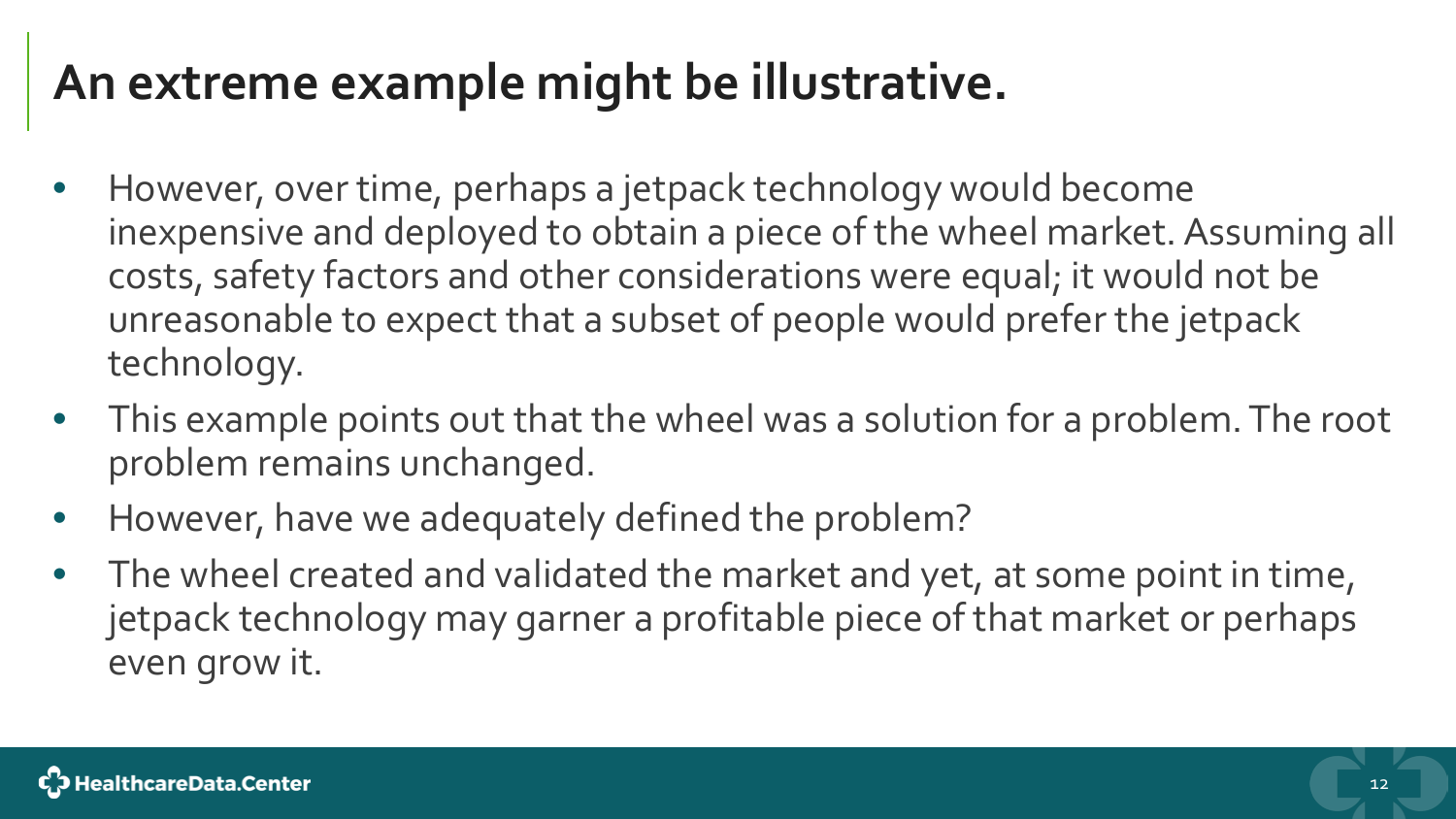# **What problem are you seeking to solve?**



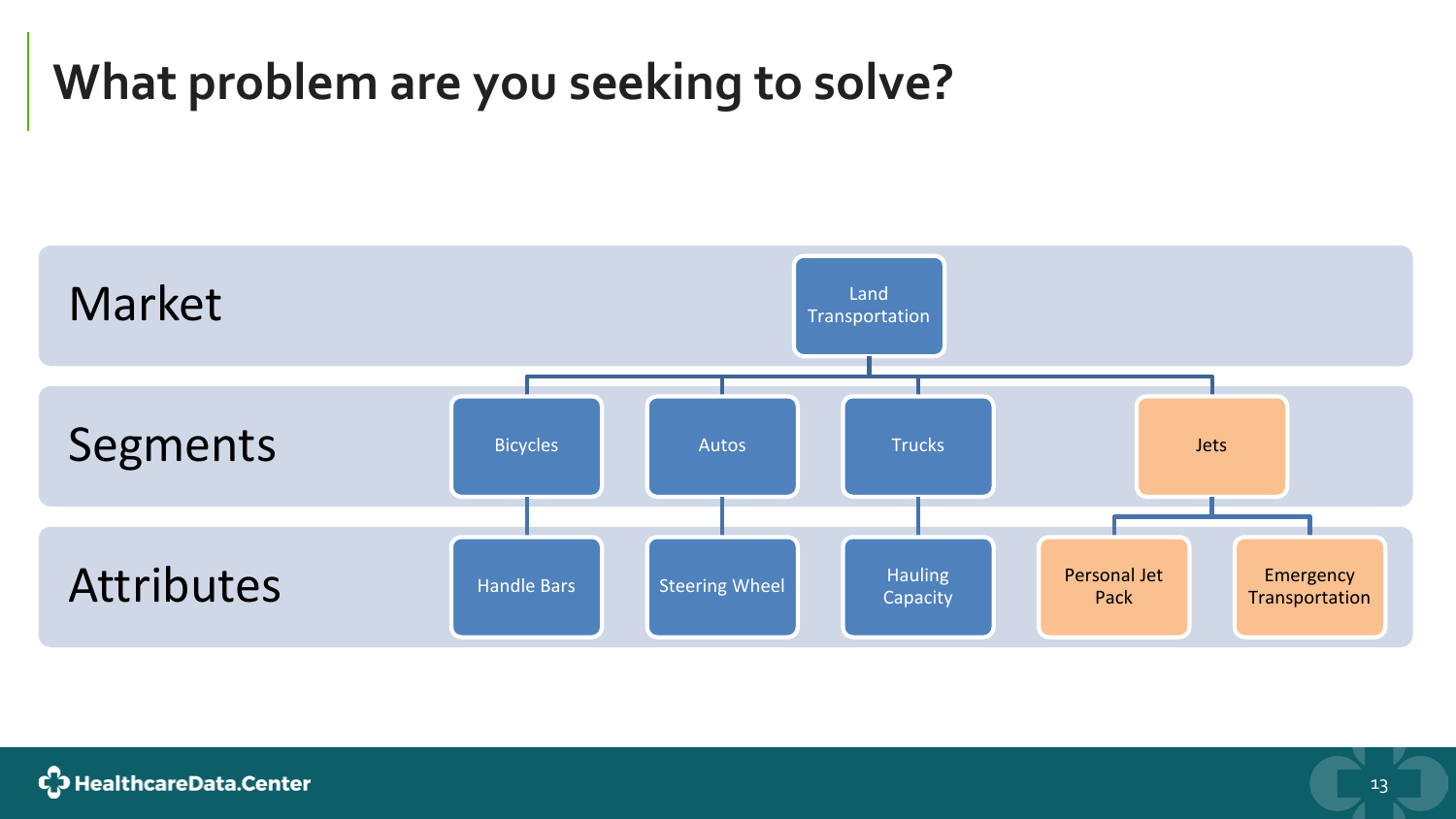# **Should you look at the problem differently?**



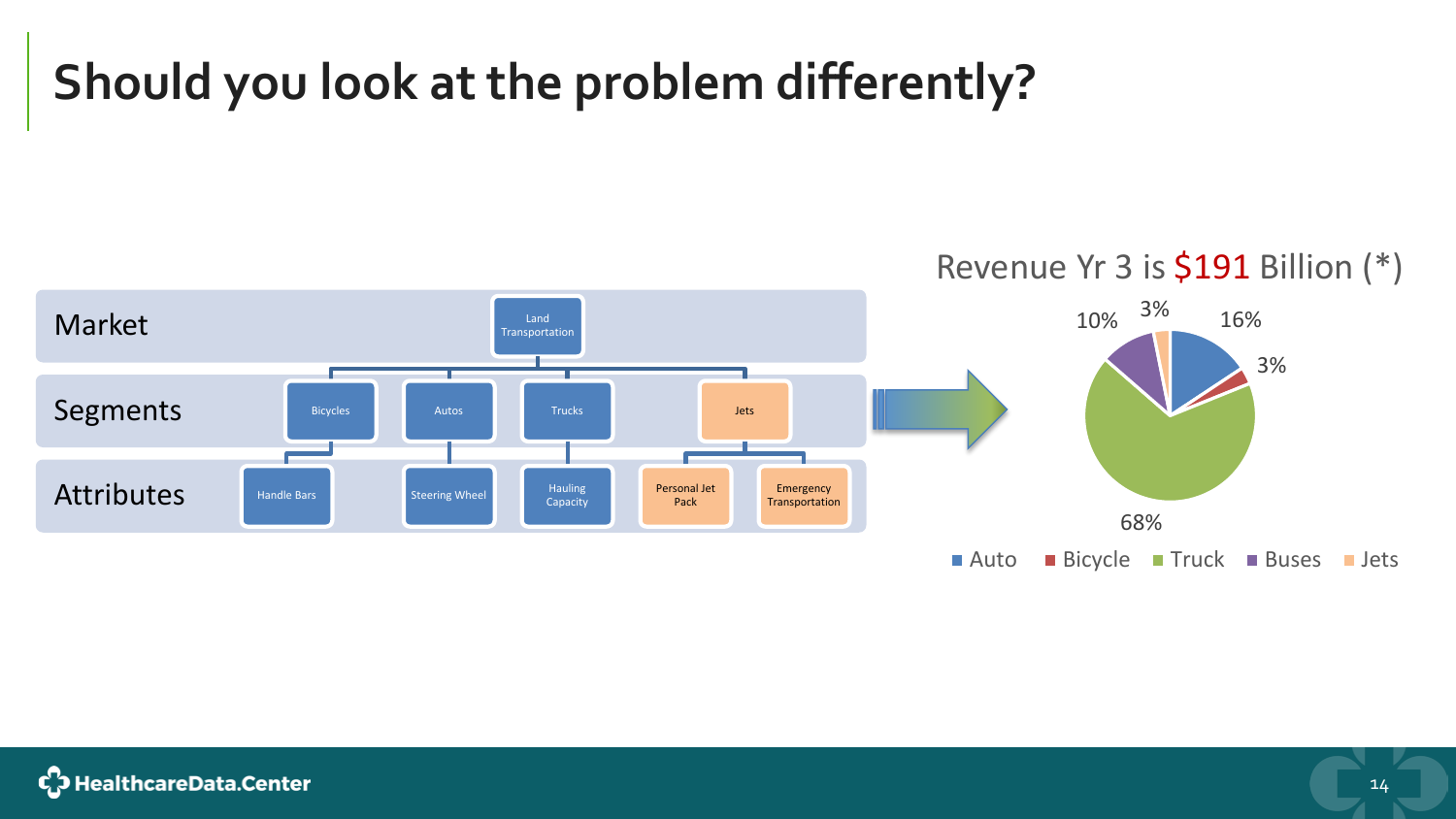### **What about now?**



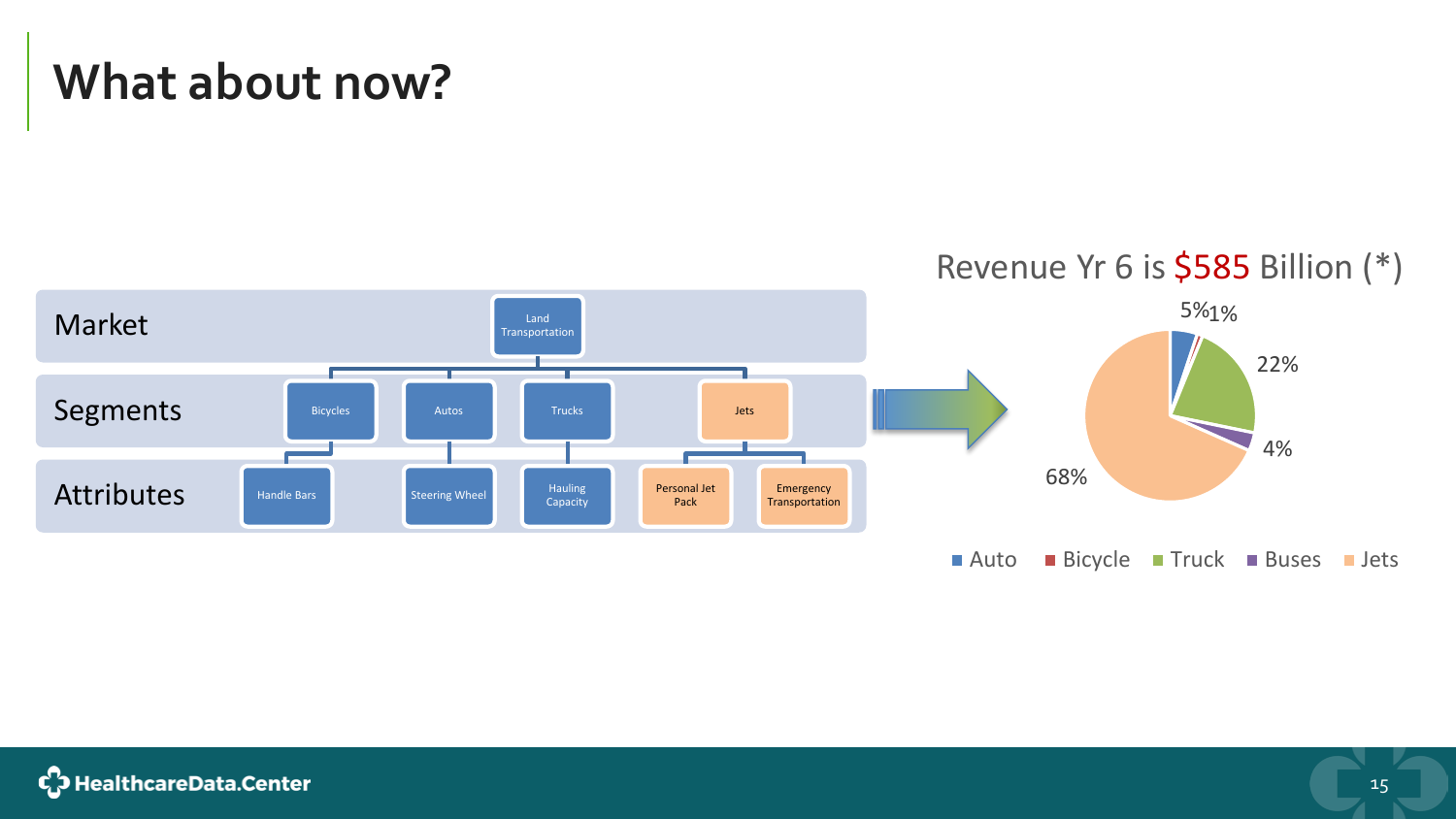### **We're trying to establish a marketing framework that the intellectual property is attempting to support**

- This connection is frequently overlooked by the startup, as evidenced by venture capitalists who say, "That seems like a technology is in search of a problem."
- What they are referring to is a situation where the patent has been issued but it does not solve a meaningful market problem.
- Importantly, if we are solving an important problem, our success invites others into the marketplace, and our ability to hold competitors out longer has a tremendous impact on ROI.
- How do we determine if the patent is solving an important market problem?
- Can the technology create a franchise or product category?
- Does the patent allow for:
	- A position that is impervious to competitive advancement?
	- A clinically responsible positioning?
	- Economic return for the user?
- Is there a specific class for a patient clinical situation that the patent would be the obvious answer?
	- Is there outcome evidence?
- How can this patent be built upon over time, to evolve, to go the distance as other players attempt to enter the market?

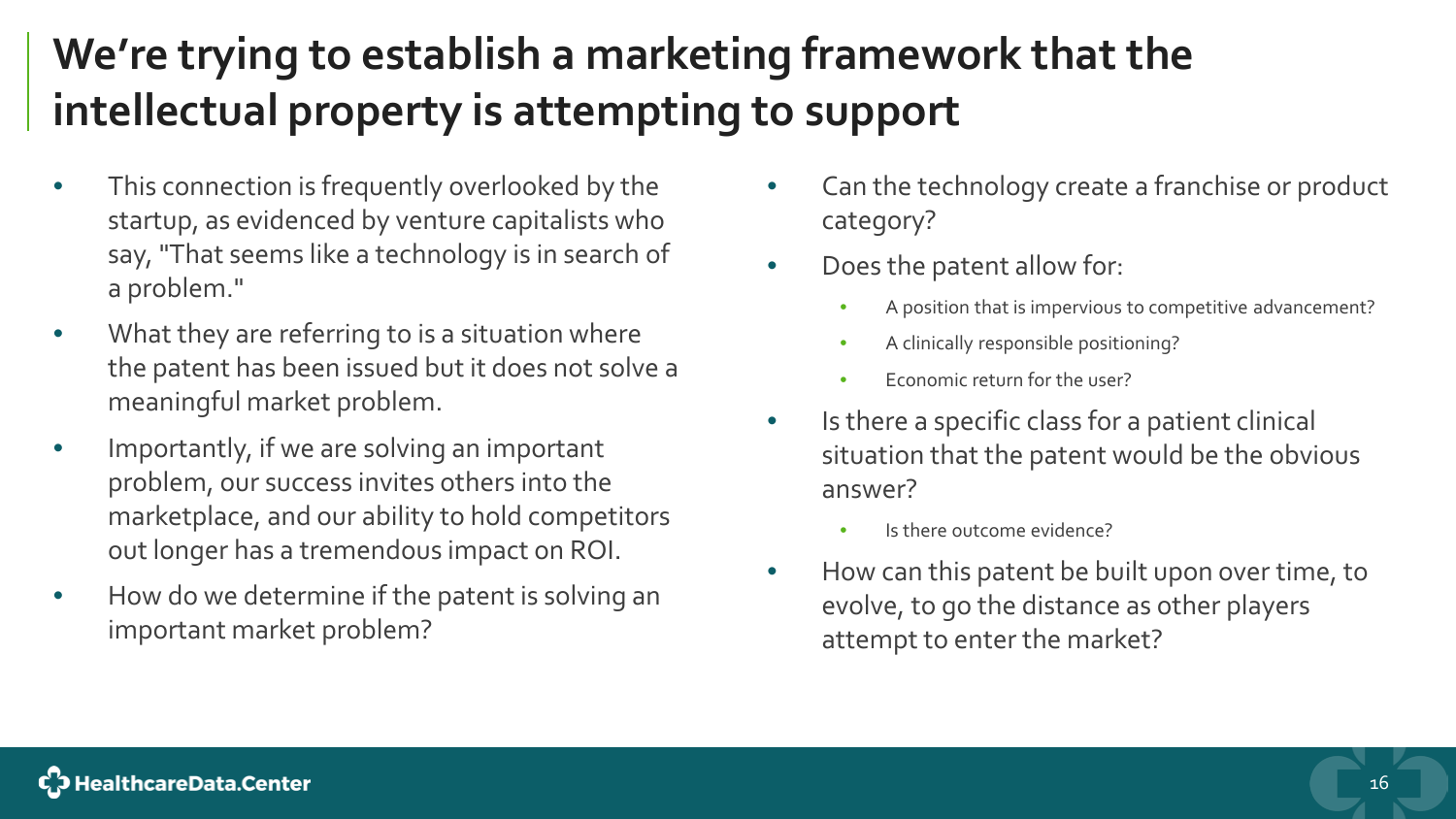# **Steps to perform an Intellectual Pyramid Analysis?**

- Step 1 Map the Competitive Landscape
- Step 2 Identify the existing weaknesses in the market
- Step  $3$  Match your IP's ability to solve the existing market weakness
- Step 4 Match each patented technical component to your market view
- Step 5-The promise must be converted to function
- Step 6 Perform a SWOT Analysis on your analysis
- Step 7 Break your own patent
- Step 8 –Amend patents to include brainstorming results
- Step 9 Determine if the journey is investable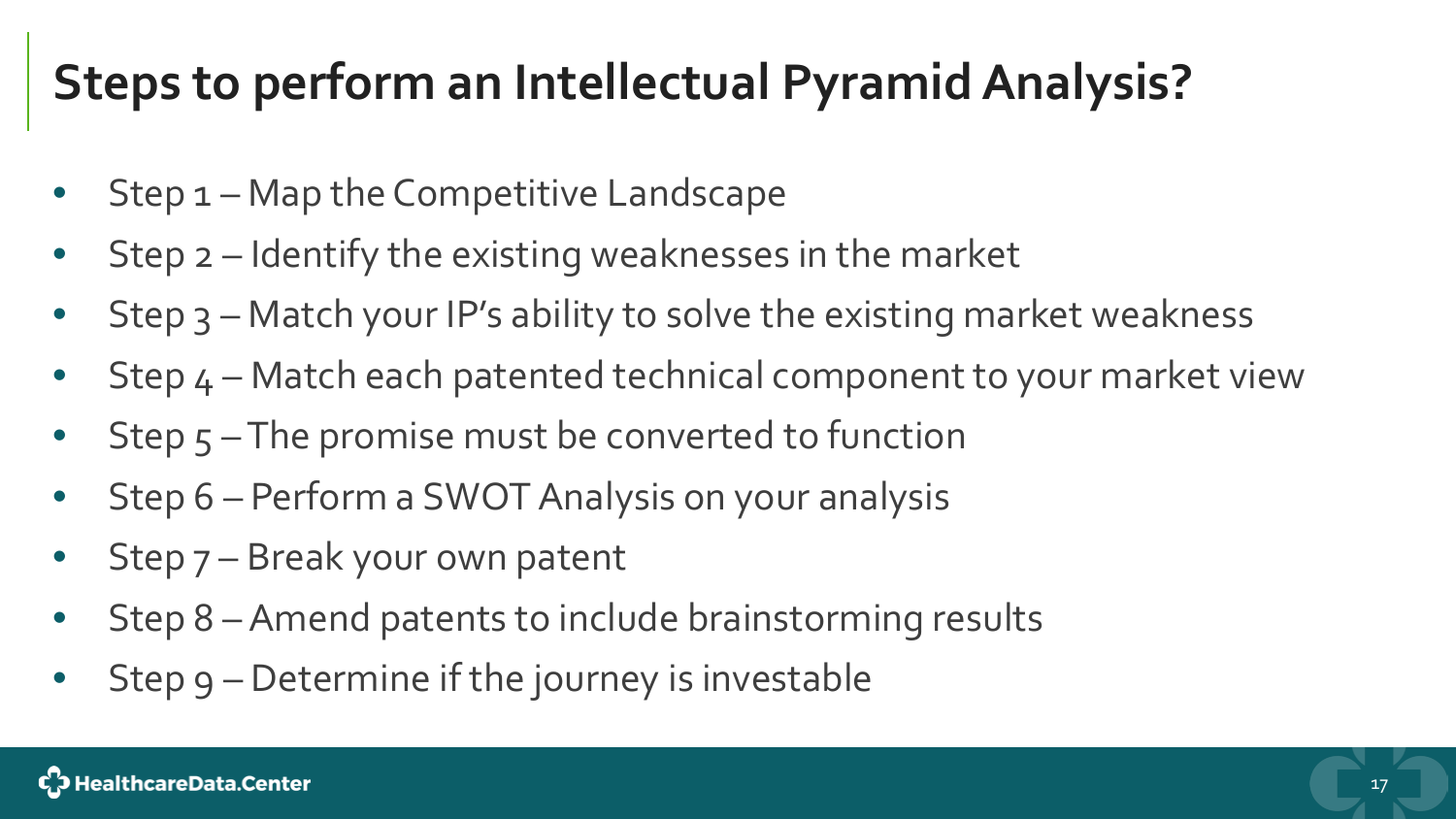This analysis shows that there are two major categories and two ways to deliver the valves.

|            |    | <b>Global</b> |            | <b>Category</b>        |               |              | <b>Clinical Approach</b> |           |            |  |  |  |
|------------|----|---------------|------------|------------------------|---------------|--------------|--------------------------|-----------|------------|--|--|--|
|            |    | <b>US</b>     | <b>OUS</b> | Description            | <b>US</b>     | <b>OUS</b>   | Description              | <b>US</b> | <b>OUS</b> |  |  |  |
| Total      | 39 | 25            | 14         | Repair                 | 14            | 4            | Surgical                 | 11        | 1          |  |  |  |
|            |    |               |            | Replace                | 11            | 10           | <b>Transcatheter</b>     | 14        | 13         |  |  |  |
| Repair     | 18 | 14            | 4          | <b>Repair Products</b> | 13<br>4       |              | Surgical                 | 7         | 1          |  |  |  |
|            |    |               |            | <b>Biomaterial</b>     | 1             | $\mathbf{0}$ | <b>Transcatheter</b>     | 7         | 3          |  |  |  |
| Replace 21 |    | 11            | 10         | <b>Tissue</b>          | 10            | 9            | Surgical                 | 4         | $\bf{0}$   |  |  |  |
|            |    |               |            | Mechanical             | $\bf{0}$<br>0 |              | <b>Transcatheter</b>     | 7         | 10         |  |  |  |
|            |    |               |            | <b>Biomaterial</b>     | 1             | 1            |                          |           |            |  |  |  |

### **Step 1 – Map Competitive Landscape**

- The first step is to determine the opportunity and risk of the market you are deciding to enter. Identify the scope, structure and size of the market to validate its IP protection.
- This starts with gathering and mapping the competitive landscape.
- This is an example of an inventory of the global prosthetic valve market.

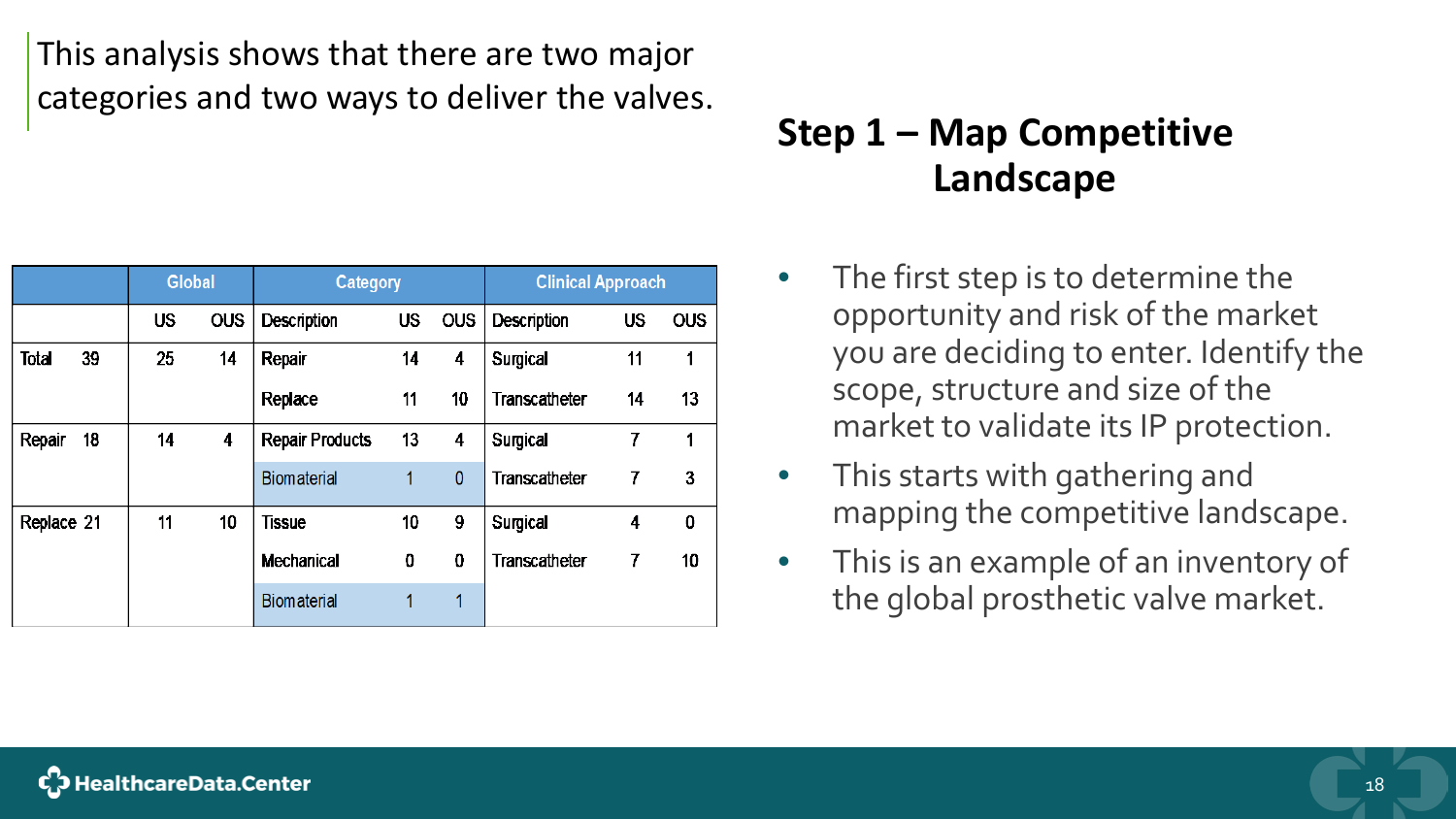Although there are different delivery methods, they don't solve downstream issues associated with valves

| <b>Existing Weakness</b>                                                                    |                                                                      |                                                                                                                                    |
|---------------------------------------------------------------------------------------------|----------------------------------------------------------------------|------------------------------------------------------------------------------------------------------------------------------------|
| Mechanical                                                                                  | Tissue                                                               | Common                                                                                                                             |
| <b>Valve Noise</b><br>٠<br>Suboptimal hemodynamics<br>٠<br>$·\triangle Blood Thinners$<br>٠ | Calcification Issues •<br>Longevity<br>٠<br>Lifetime 7-15 years<br>٠ | Endocarditis, Infection<br>Inability to remodel with changes in patient<br>$\bullet$<br>anatomy                                    |
| Lifetime 15-20 years<br>٠                                                                   |                                                                      | Inability to adapt to natural stresses in the body<br>Post-op valve dissection, dislodgement<br><b>Surgical Complications</b><br>٠ |

#### **Step 2 – Identify Existing Market Weaknesses**

- To assess the competitive landscape, startups should search patent literature for issued or pending patents.
- Investigate regulatory websites for clinical trials that are underway, recently approved or recently completed.
- Search databases that contain venture capital and corporate venture capital investments (such as Venture Source or Pitchbook) in your space to identify companies that have received funding in your market segment.

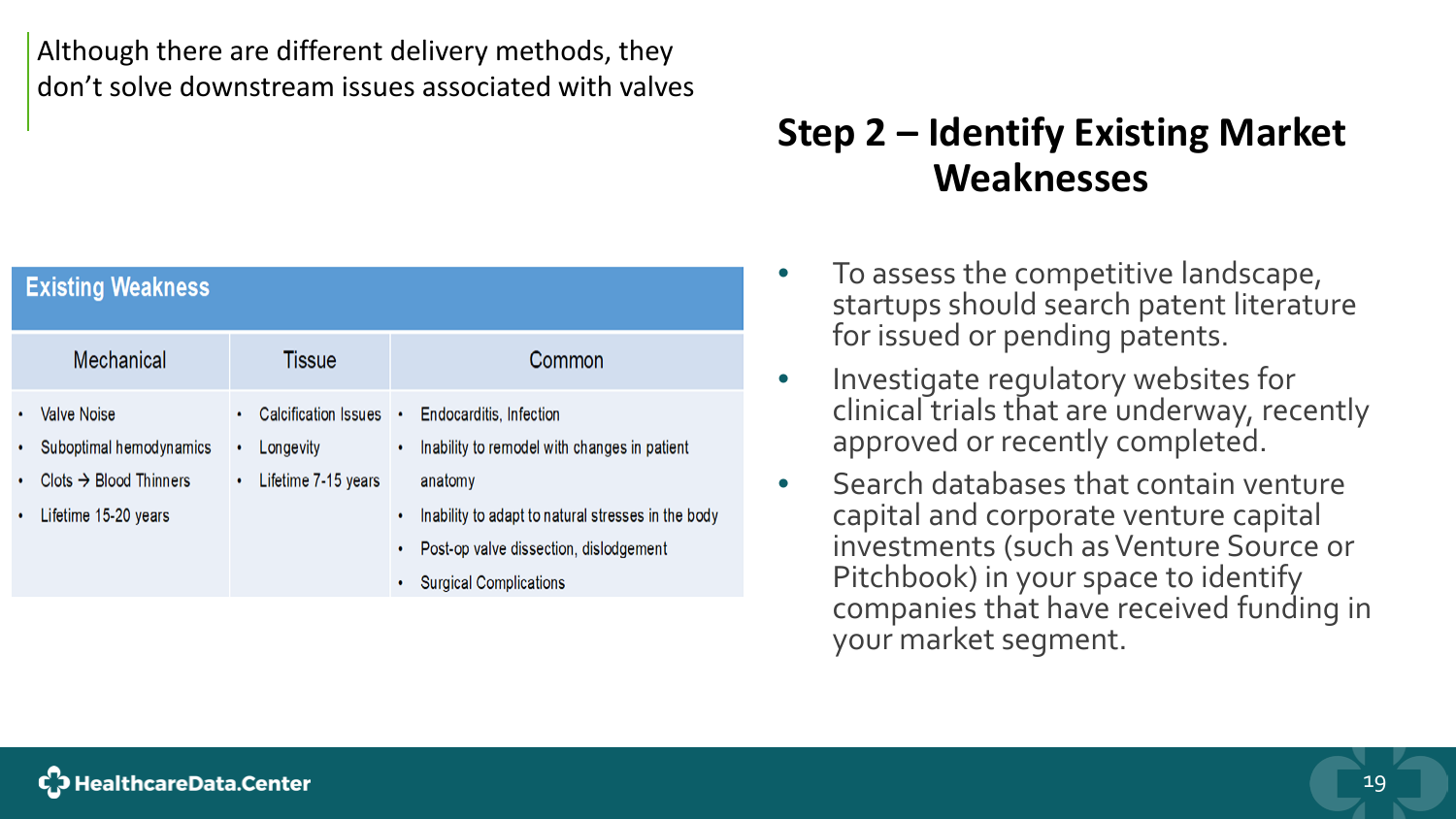#### An upstream solution without downstream intervention would obsolete existing categories



#### **A partial upstream solution** would only shift share



### **Step 3 – Match your IP's ability to solve the existing market weakness**

- Utilizing the market view information from step 2, we have defined the perfect solution
	- A lifetime placement
	- No long-term medications to maintain effectiveness or mitigate complications
	- Adapts to natural stresses in the body
	- Remodels with changes to patient anatomy
	- Supports both surgical and transcatheter placement
	- Replaces native valve
	- Repairs previously-treated valves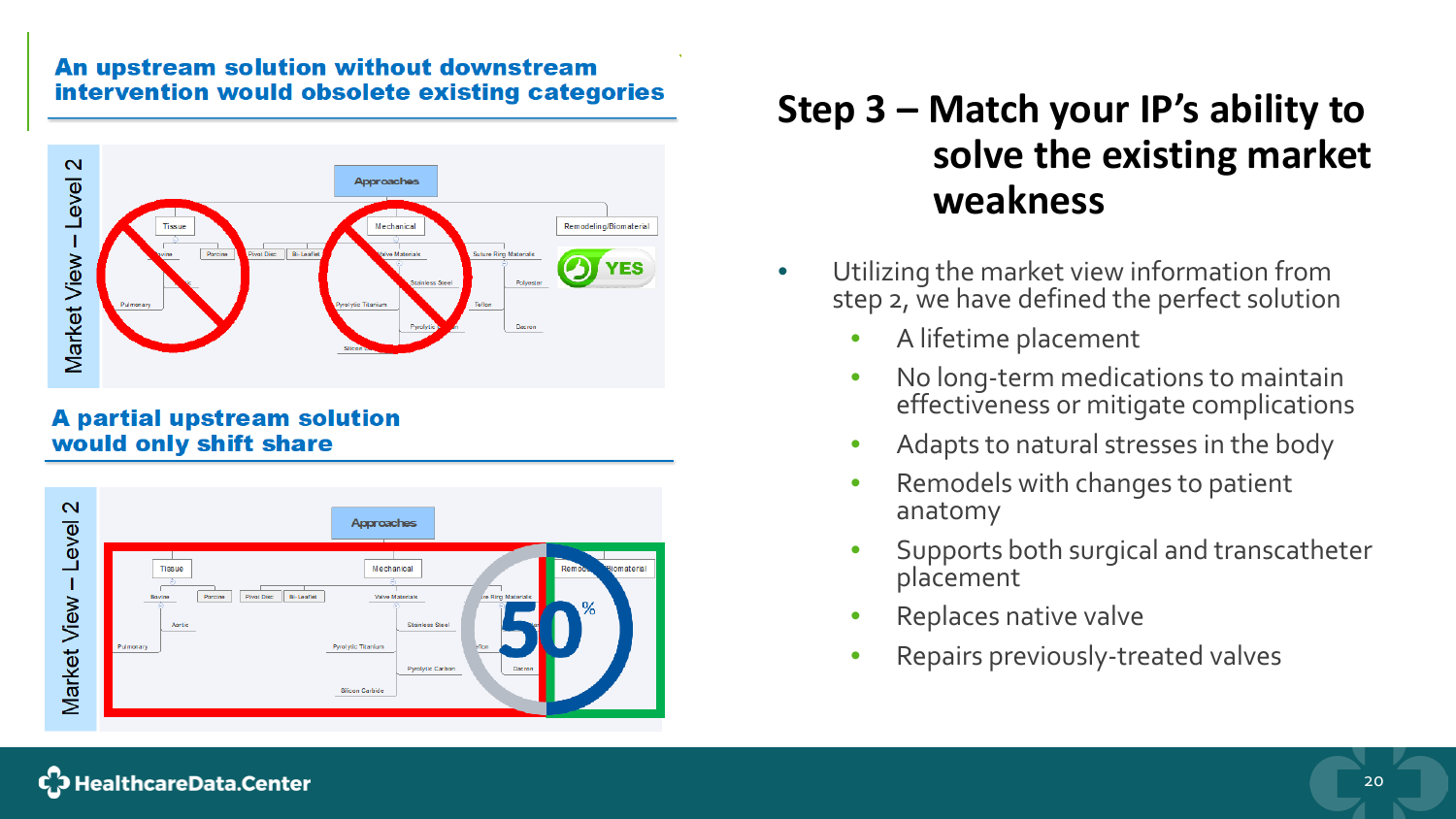#### Gather each patent's detail and roll it up to a functional view.



### **Step 4 – Match each patented technical component to your market view**

- The purpose of a functional view is to create the hierarchy of the technical components embodied in your patent to each market view outcome/need.
- At the end of this exercise, each component of the technology would be matched to a market need.
- For example, in the analysis of a "Bio"-valve, its intent is to replace a non-functioning heart valve.
- Its material function would be to draw appropriate cells to mimic a natural heart value. Subordinate to this would be detailed IP around such matters as the exact material, how the material would be formed, and the properties of the individual leaflets. Another top function would be how to deliver the valve to its proper location non-surgically.

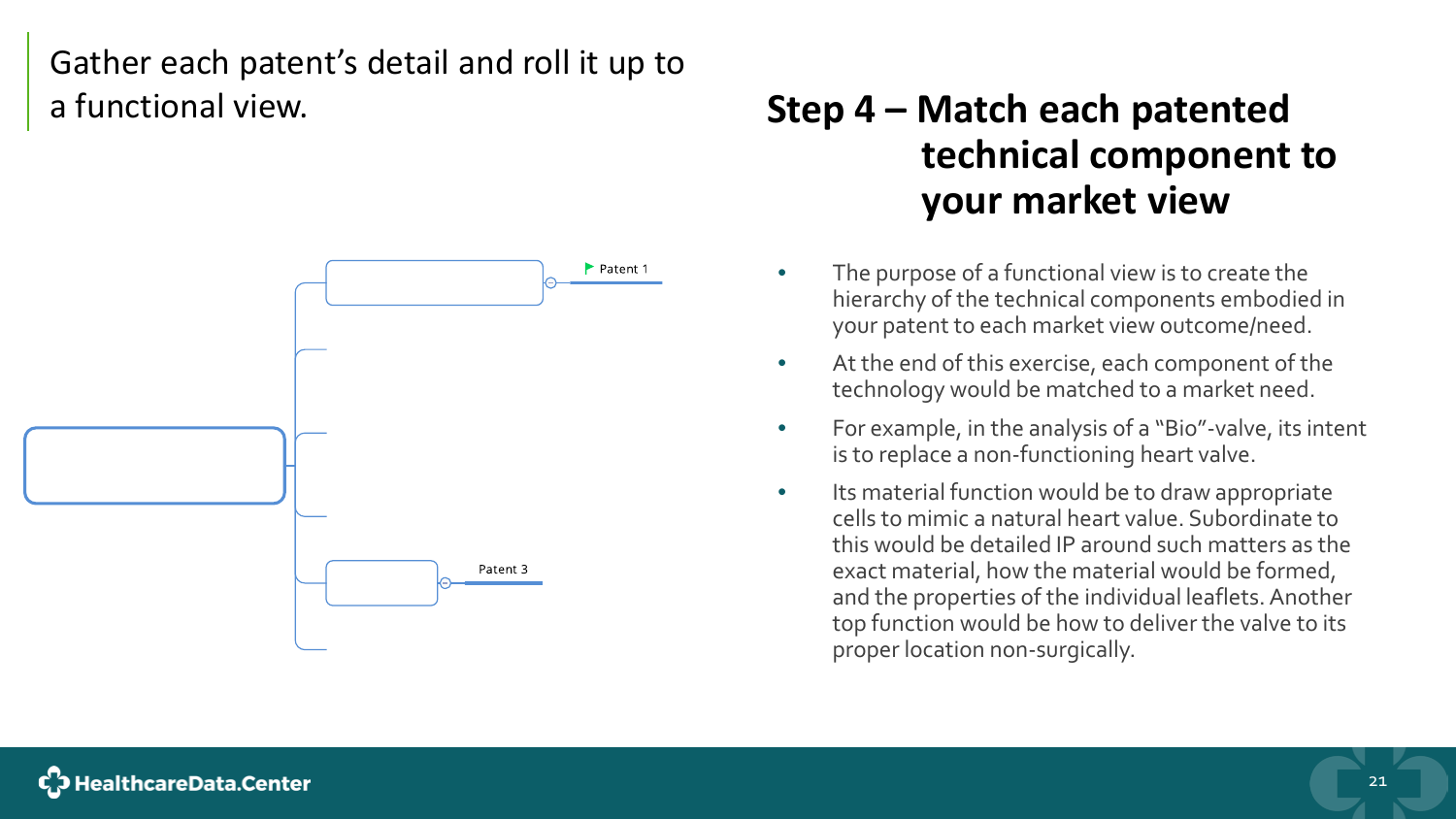Summarize Step 3 and Step 4 into a map that matches the market view to the functional view.



### **Step 5 – The Promise must be converted to function**

- Notice that there are multiple lines drawn between individual boxes between the functional view and the market view. This is because a particular functional view component may contribute to multiple market view components.
- Unfortunately, due to the proprietary nature of such analyses, we can only provide a market summary here.

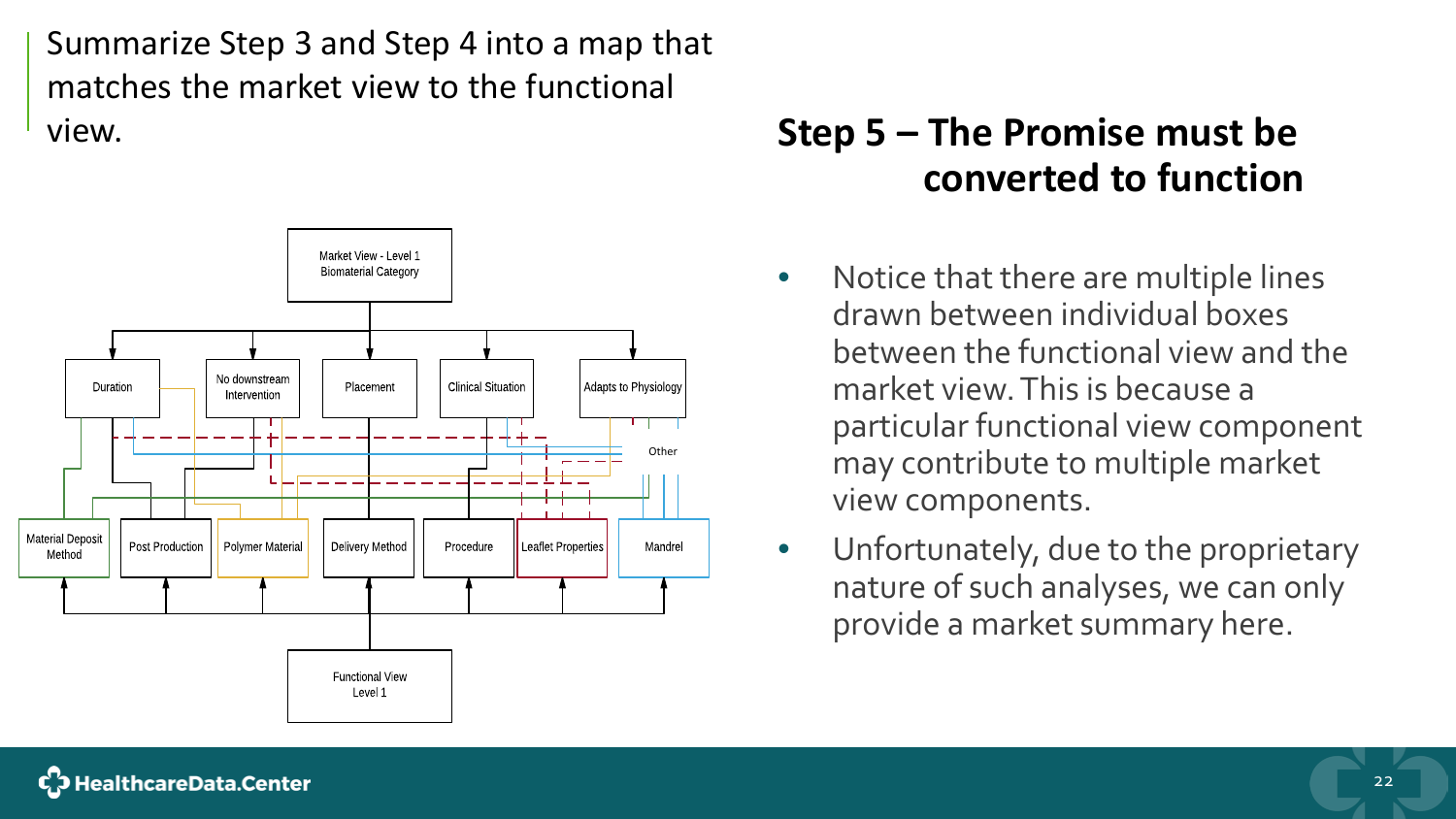Consider using your IP to erect regulatory impediments to slow down the competition



#### **Step 5 – Aligning clinical and IP could provide competitive entry barriers**

|             |                               |                                                       |                           | <b>Functional View</b>            |                                  |                   |                              |
|-------------|-------------------------------|-------------------------------------------------------|---------------------------|-----------------------------------|----------------------------------|-------------------|------------------------------|
|             |                               | <b>Material</b><br><b>Deposition</b><br><b>Method</b> | Post<br><b>Production</b> | <b>Polymer</b><br><b>Material</b> | <b>Delivery</b><br><b>Method</b> | <b>Procedure</b>  | Leaflet<br><b>Properties</b> |
|             | Duration                      |                                                       |                           |                                   | Intersect<br>$R$ /IP             |                   |                              |
| Market View | No Downstream<br>Intervention | Intersect R/IP                                        |                           |                                   |                                  |                   |                              |
|             | Placement                     |                                                       |                           |                                   |                                  |                   | Intersect<br>R/IP            |
|             | <b>Clinical Situation</b>     |                                                       |                           | Intersect<br>R/IP                 |                                  |                   |                              |
|             | <b>Adapts to Physiology</b>   |                                                       |                           |                                   |                                  | Intersect<br>R/IP |                              |

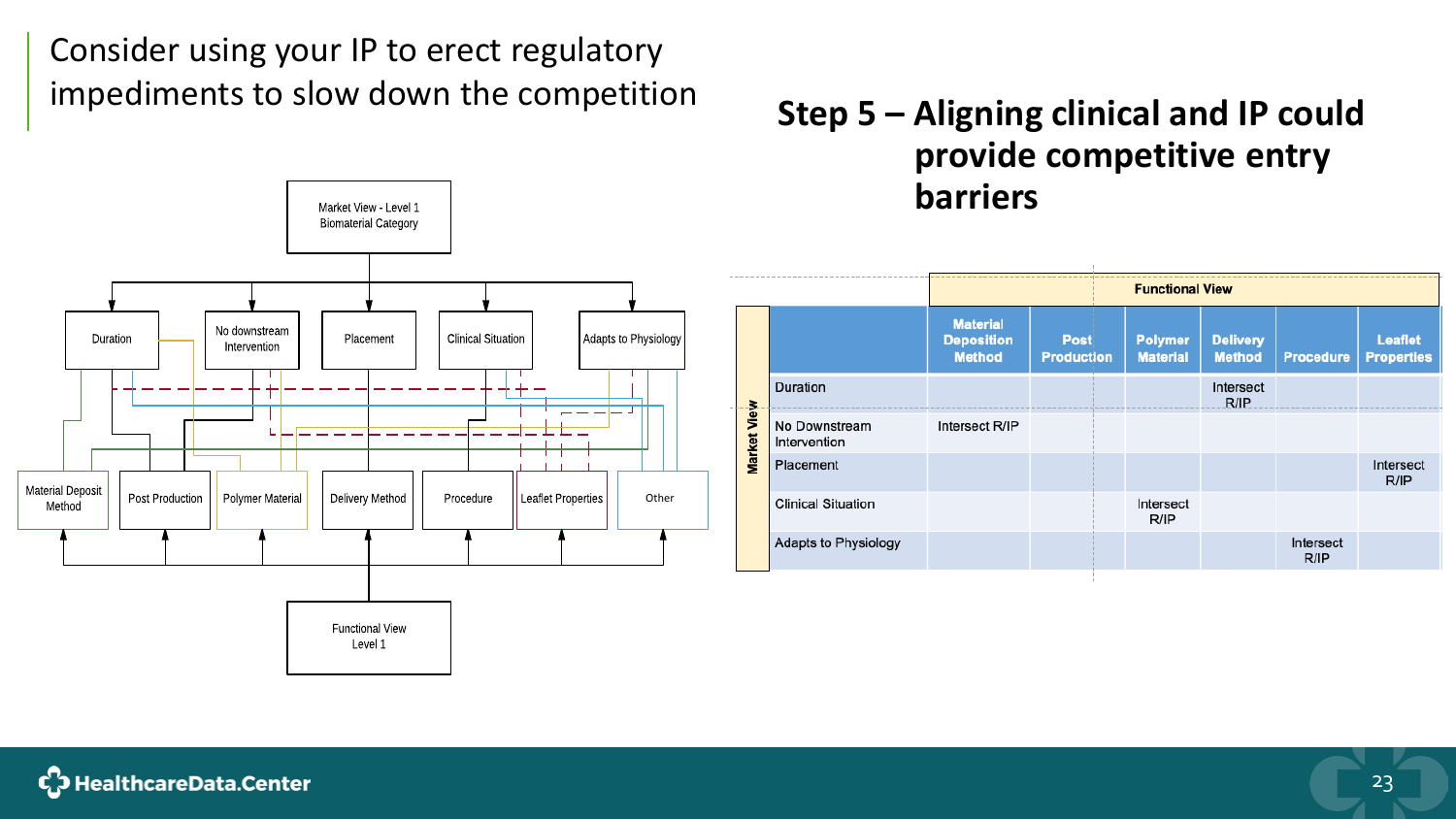#### If you were an investor, how would you look at the competitive IP landscape?

Internal

| Strengthen                                                   | <b>Investigate Weaknesses</b>                                         |
|--------------------------------------------------------------|-----------------------------------------------------------------------|
| Polymer/gel rations                                          | Deposit via painting<br>٠<br>Deposit via spraying<br>٠<br>N<br>е<br>g |
| <b>Expand Opportunities</b>                                  | <b>Remove Threats</b>                                                 |
| Stentless IP landscape<br>٠<br>Competitive biomaterials<br>٠ | V<br>FTO catheter delivery impediments<br>٠                           |

External

### **Step 6 – Perform a SWOT Analysis**

- At this point, it would be prudent to look at your analysis and look for obvious areas of improvement. You are looking for obvious omissions.
- For example, if a material was being deposited onto the leaflet by dipping it in a polymer solution, had you thought about painting or spraying it on? If that was plausible, you should add to your patent because you just gave your competition an opportunity to enter the market if you do not capture this path to market in your patent.

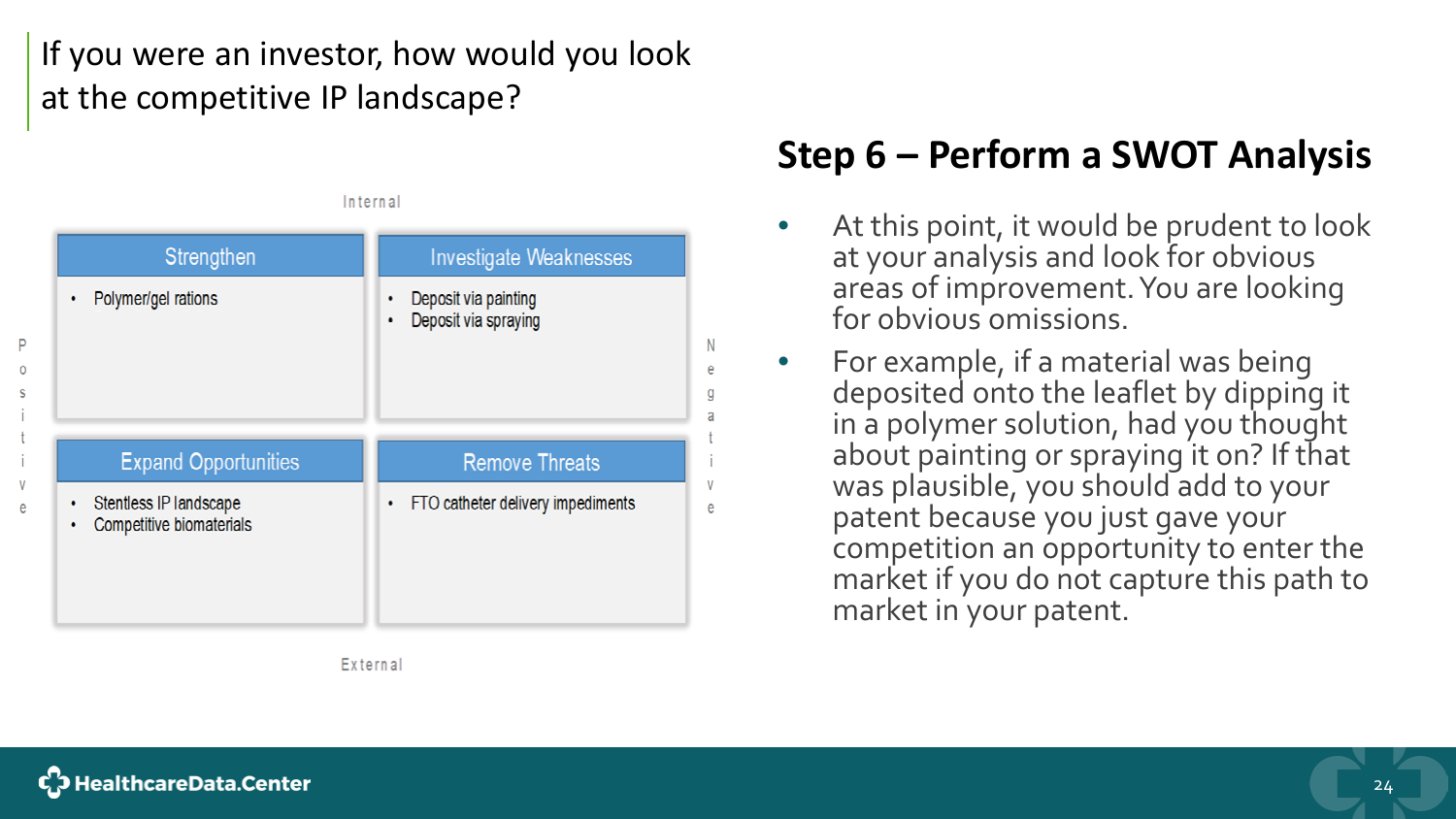For example, in this analysis we made the assumption that the material for a Bio-Valve is a polymer. Could it be a degradable metal?



### **Step 7 – Break your own patent**

- This is one of the most difficult parts for a startup company's technology team to do, however, it is a vital step.
- Take your existing patents, and any conceived improvements from Step 6, and take it away from your technical team.
- Have them go back to the market view (Step 2) and brainstorm solutions to achieve create new IP (Step 3).
- Do not inhibit your brainstorm by the constrains of today's technology.

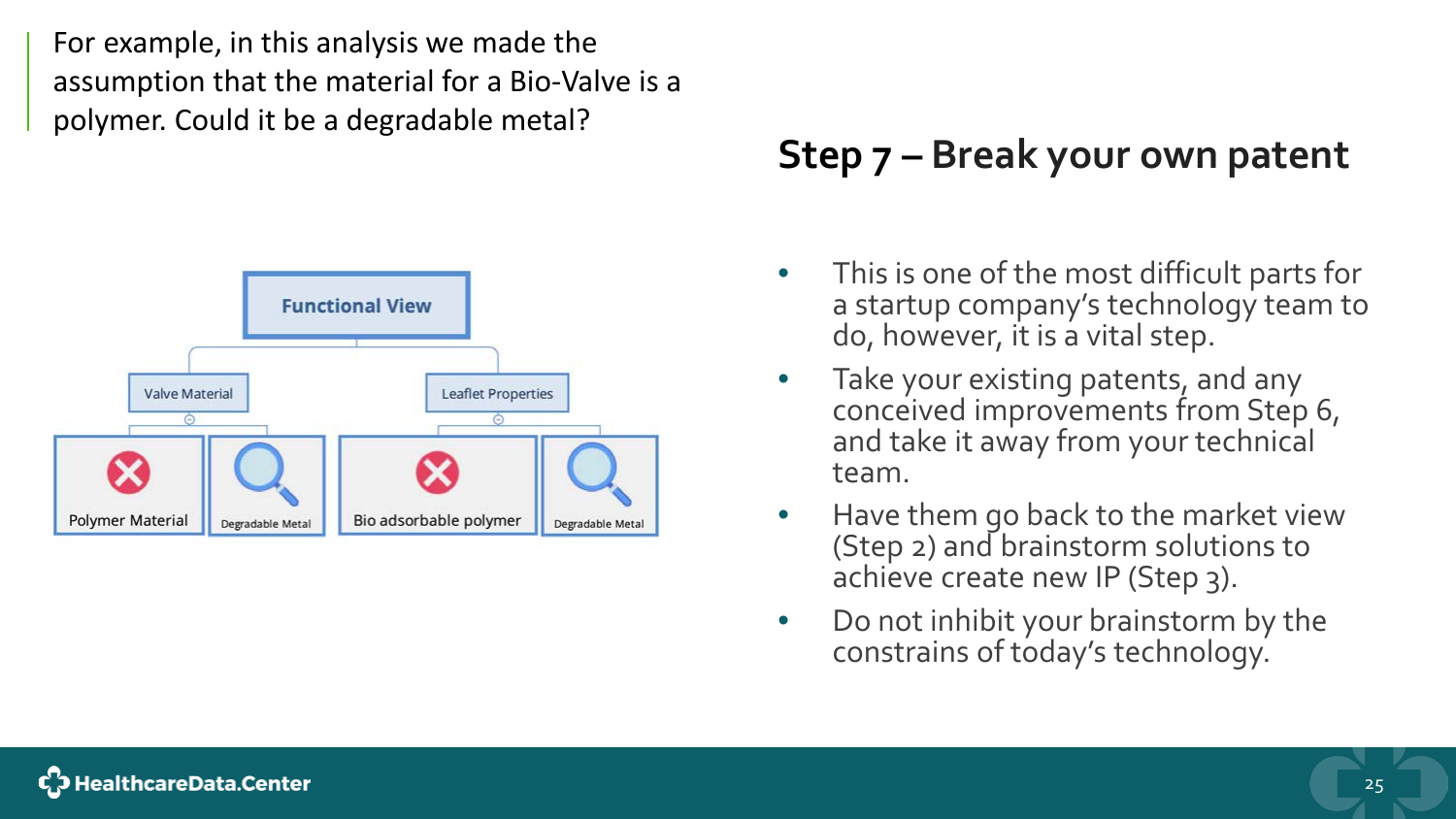Also don't be constrained by your product category, in this case, a medical device, perhaps the future is a pill.

**Step 7 – Break your own patent** 



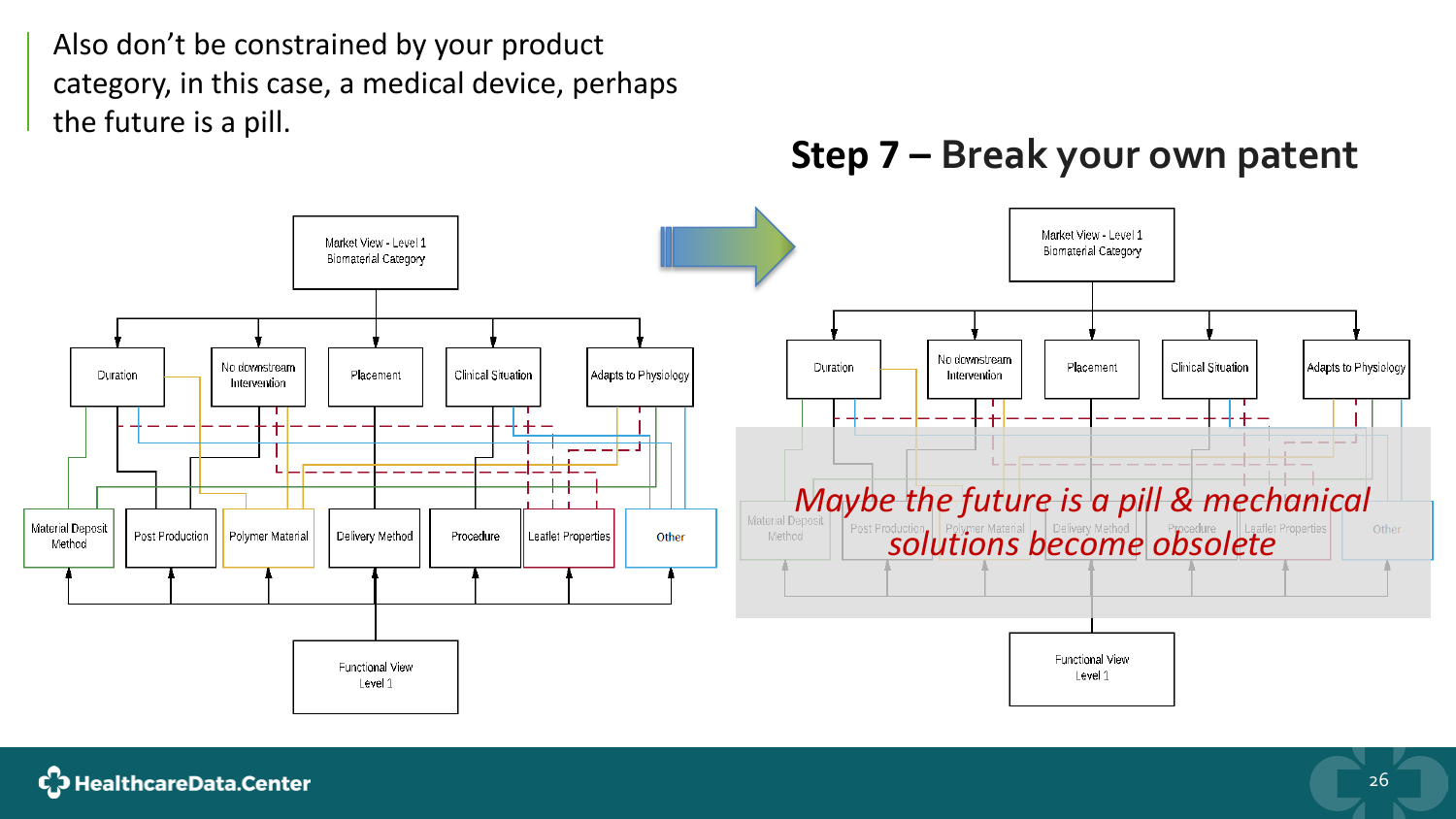For example, a degradable metal might exist in a non-medical market that may be able to be used in the human body.



### **Step 8 –Amend patents to include brainstorm**

- Step 7 will avail opportunities to either improve your existing position or identify patents that exist in other markets that might be used to enter your market once you created it.
- You can be sure if you develop a billion-dollar market, someone is going to find that material and bring it into your market.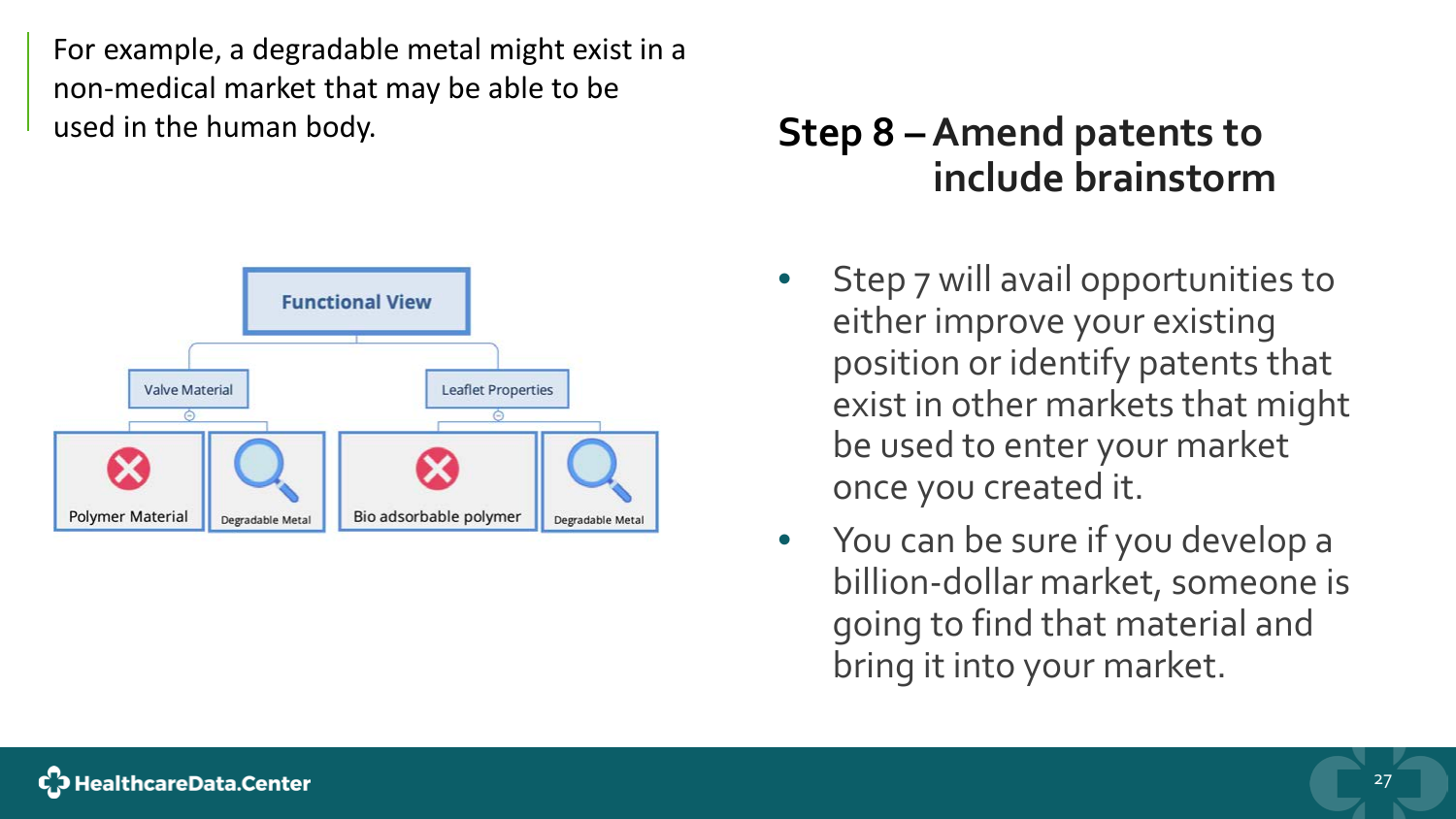#### Monumental leap or incremental improvement? First to market, last to market?

#### Entry&chedule&act&ook

Competitive Entry 6 chedule or Drug Trial

| Company               | <b>Competitive&amp;latform</b> |  | Year&&         |                |                |    |                | Year&&<br>Year&& |                |    |                |                |                | Year&& |                |    |                |
|-----------------------|--------------------------------|--|----------------|----------------|----------------|----|----------------|------------------|----------------|----|----------------|----------------|----------------|--------|----------------|----|----------------|
|                       | Q1                             |  | Q <sub>2</sub> | Q3             | Q <sub>4</sub> | Q1 | Q <sub>2</sub> | Q <sub>3</sub>   | Q <sub>4</sub> | Q1 | Q <sub>2</sub> | Q <sub>3</sub> | Q <sub>4</sub> | Q1     | Q <sub>2</sub> | Q3 | Q <sub>4</sub> |
| Company <sub>4</sub>  | Product A                      |  |                | . <del>.</del> |                |    |                |                  |                |    |                |                |                |        |                |    |                |
|                       | Product-B                      |  |                |                |                |    |                |                  |                |    |                |                |                |        |                |    |                |
| Company <sub>2</sub>  | Product-C                      |  |                |                |                |    |                |                  |                |    |                |                |                |        |                |    |                |
|                       | Product D                      |  |                |                |                |    |                |                  |                |    |                |                |                |        |                |    |                |
| Company <sub>B</sub>  | Product E                      |  |                |                |                |    |                |                  |                |    |                |                |                |        |                |    |                |
|                       | :Product+                      |  |                |                |                |    |                |                  |                |    |                |                |                |        |                |    |                |
| Company <sub>44</sub> | Product-G                      |  |                |                |                |    |                |                  |                |    |                |                |                |        |                |    |                |
|                       | Product H                      |  |                |                |                |    |                |                  |                |    |                |                |                |        |                |    |                |
| Company-6             | Product +                      |  |                |                |                |    |                |                  |                |    |                |                |                |        |                |    |                |
|                       | Product+                       |  |                | .              |                |    |                |                  |                |    |                |                |                |        |                |    |                |

Legend:

+C+ €linical+Trial Begins +D+-Regulatory-6 ubmission +R+Ruglatory+Approval <del>⊩tr</del>taunch

Figure 18.2 Entry schedule fact book

### **Step 9 – Determine if your journey is investable**

Date

- So how far away from solving the existing markets weaknesses are you? If you are not able to solve all the existing weaknesses in the market, is your product a significant advancement over existing solutions?
- This is an important question because if you are not solving all the existing weaknesses in the market, you need to determine if your technology is an incremental improvement or a monumental leap?
- If you're technology is an incremental improvement, it is most likely not going to gain market traction over existing market players nor attract investors to your startup.
- If this is the case, you should not pursue a start-up or develop new IP that makes a monumental leap.

careData.Center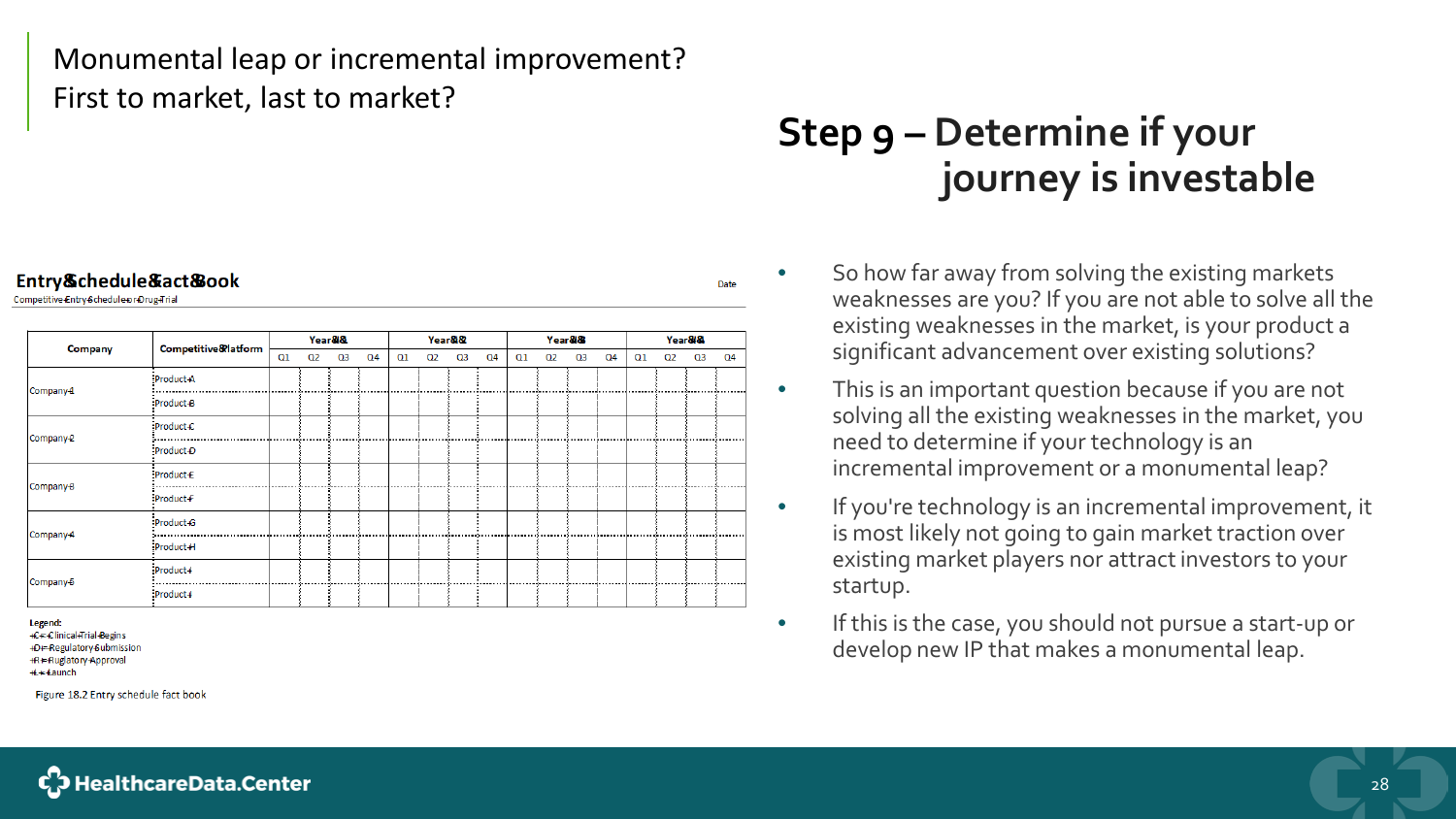### **The ability to articulate unfair advantage can be the difference between obtaining funding and not.**

- Unfair advantage has numerous components, however, IP represents the largest percentage of a startups valuation.
- Intellectual property that is not matched to the problem may result in a partial solution, or may leave technical pathways open for others to gain access once the market is developed.
- The IP Pyramid Analysis:
	- maps for investors an understanding of risk & reward
	- it validates the novelty of the products approach
	- ensures a future market position is not easily displaced by competitive advancement